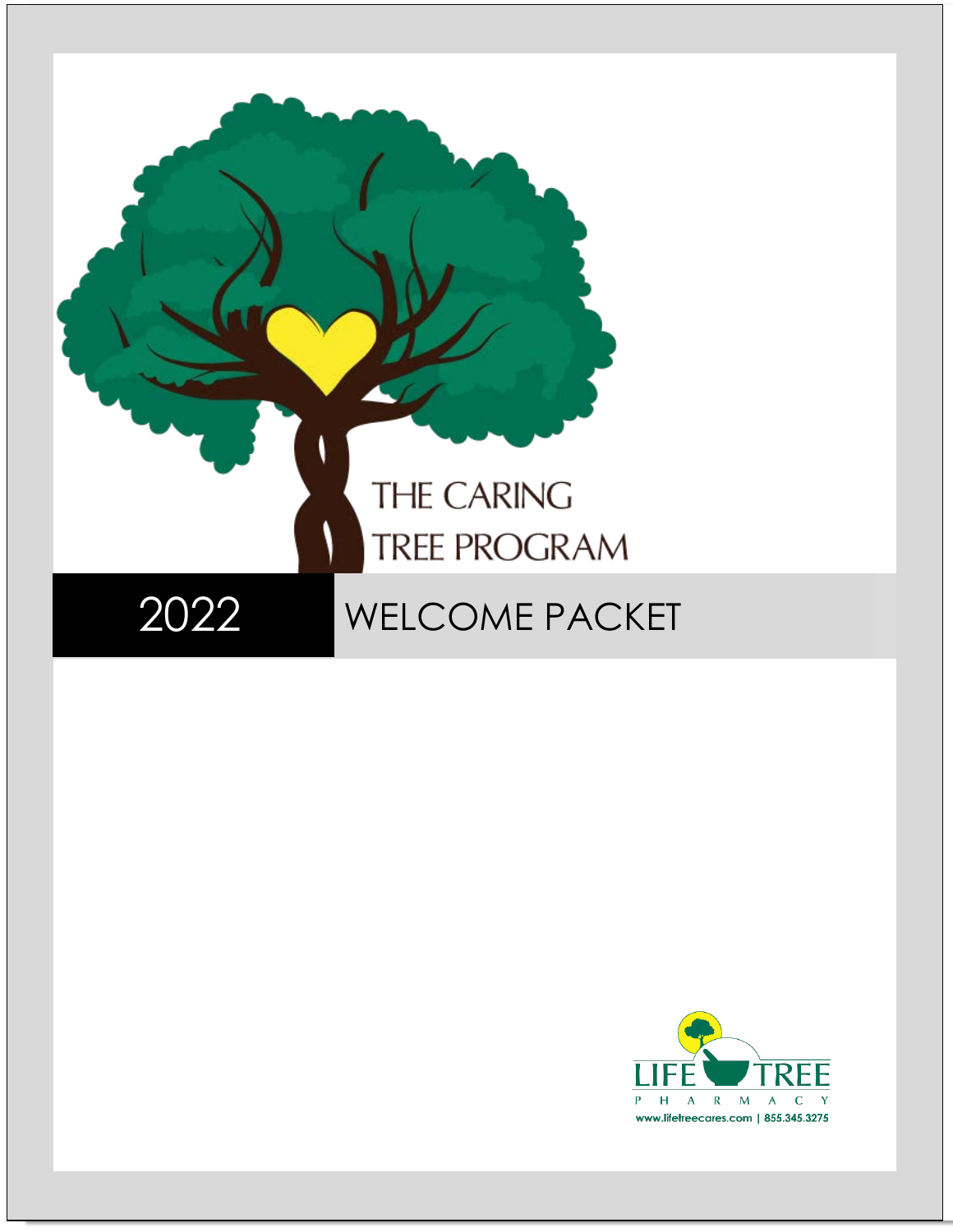

## <span id="page-1-0"></span>**WELCOME TO LIFE TREE SPECIALTY PHARMACY**

Welcome to Life Tree Pharmacy, where it is our mission to provide the most accurate, timely, and professional pharmacy care, while focusing on the patient and supporting their needs with integrity, dedication and compassion. We have a comprehensive infrastructure with the ability to provide the personal attention of a family pharmacy.

We are a patient-oriented pharmacy bringing personalized 24/7 customer support to people with complex medical conditions. Our pharmacists are specially trained to provide patients with an outstanding pharmacy experience. We provide you with resources such as:

- $\checkmark$  Access to clinically trained pharmacists 24 hours a day, 7 days a week
- $\checkmark$  Assistance with verifying insurance benefits and understanding your copay responsibilities.
- $\checkmark$  Obtaining additional financial assistance when available
- $\checkmark$  Monthly refill reminders
- $\checkmark$  A customized plan through The Caring Tree, our patient management program.
- $\checkmark$  Confidential packaging and convenient delivery

### <span id="page-1-1"></span>**Contact us**

| EMAIL:                  | lifetreepharm@lifetreeltc.com              |  |
|-------------------------|--------------------------------------------|--|
| <b>PHONE:</b>           | $(610)$ 489-6623                           |  |
| <b>TOLL FREE PHONE:</b> | (855) 345-3275                             |  |
| FAX:                    | $(610)$ 489-6645                           |  |
| <b>WEBSITE:</b>         | www.lifetreecares.com/                     |  |
| <b>ADDRESS:</b>         | 5 Blue Heron Drive, Collegeville, PA 19426 |  |

### **HOURS**

| <b>MONDAY-FRIDAY</b> | 8am-8pm  |
|----------------------|----------|
| SATURDAY             | 8am-2pm  |
| <b>SUNDAY</b>        | 8am-12pm |

A LICENSED PHARMACIST IS AVAILABLE 24 HOURS A DAY, 7 DAYS A WEEK. FOR **AFTER-HOURS CARE**, PLEASE CALL (610) 489-6623.

Thank you for choosing Life Tree Specialty Pharmacy.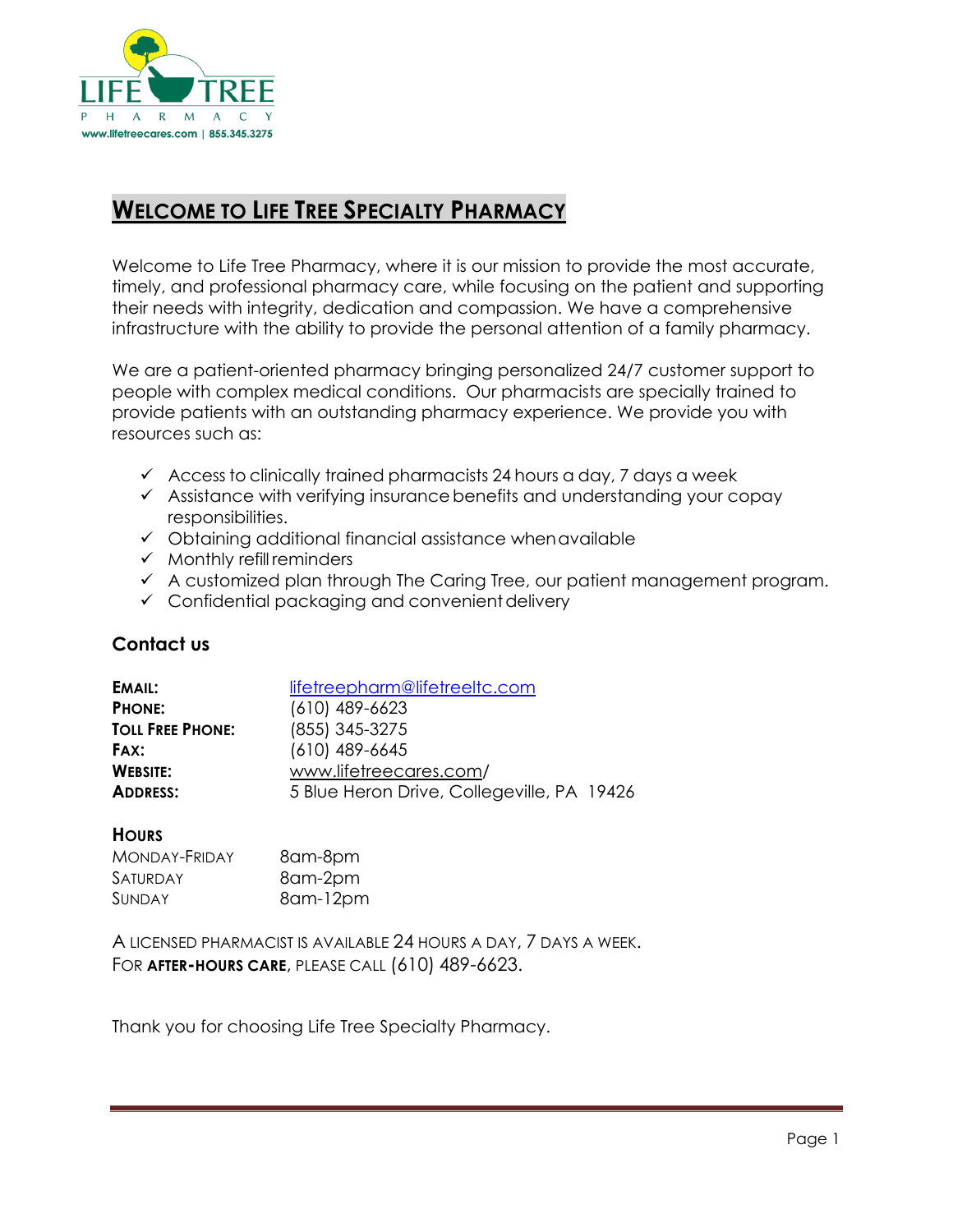

# **TABLE OF CONTENTS**

Required Information needed for enrollment in The Caring Tree Program is identified by highlights and found on pages 16,17 & 22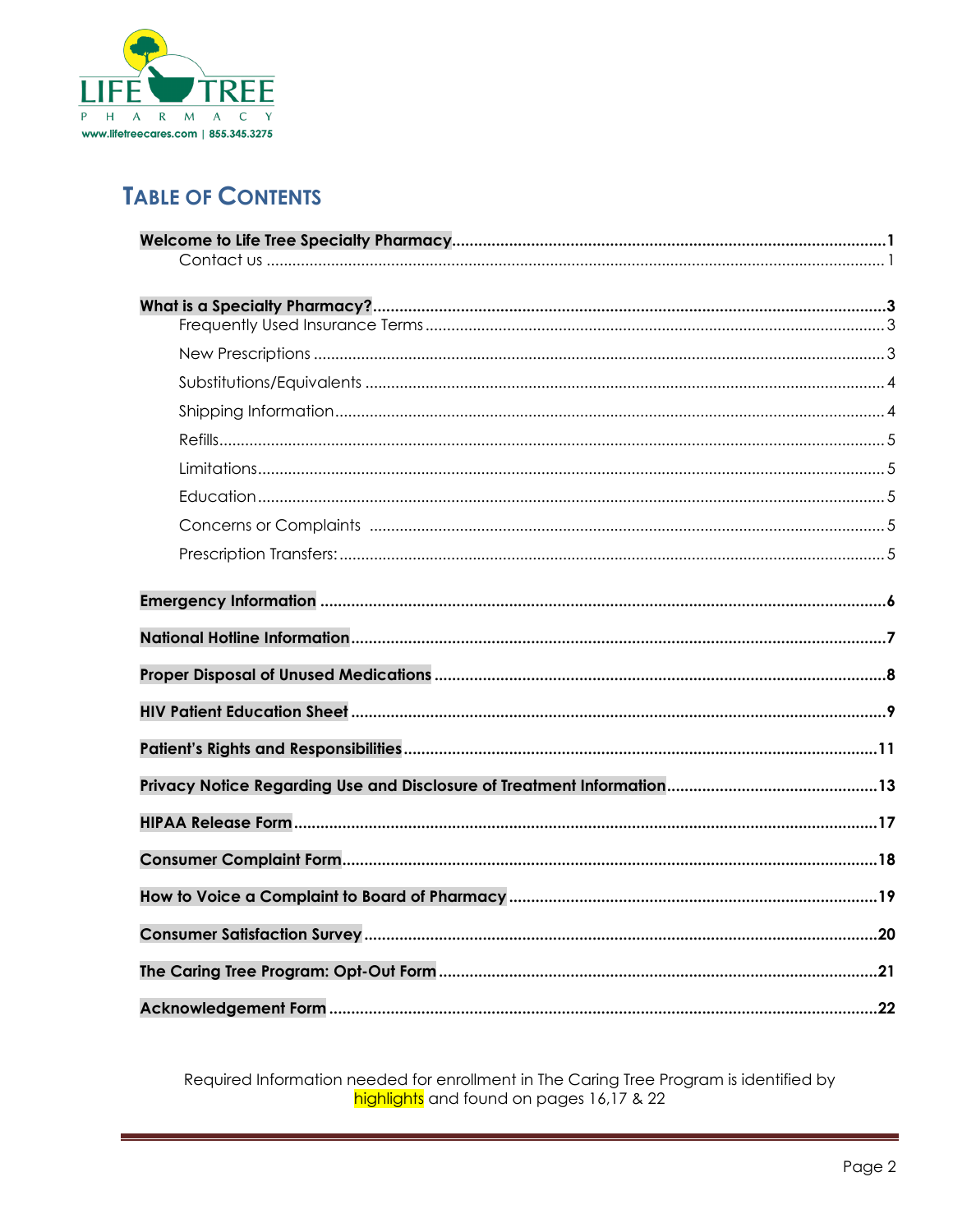

# <span id="page-3-0"></span>**WHAT IS A SPECIALTY PHARMACY?**

A specialty pharmacy provides medications to treat complex medical conditions and other resources for the patient. These medications are often expensive, require patient education and are not available through most local pharmacies. A specialty pharmacy has clinically trained pharmacists who can educate you about storage conditions, handling and how best to take your medications. The staff at Life Tree Specialty Pharmacy will provide you with a plan of care to help you manage your prescriptions.

Now that you are enrolled in the Caring Tree Program, our Specialty Pharmacy staff will need to obtain your health history, discuss your medications, provide education on how to take your medication and the importance of taking your medication consistently, any potential side effects, drug and/or food interactions, and any other concerns related to your medication. Our goal is to support you in understanding how your health care decisions can impact your daily life.

### <span id="page-3-1"></span>**Frequently Used Insurance Terms**

All prescription insurance companies have different kinds of plans. To help you understand your benefits, here are some common terms and their meanings:

- **Refill-too-soon:** You are trying to refill a prescription sooner than your insurance company approves. Most insurance companies allow you to refill a prescription once a certain amount of your medication is used. This is based off the anticipated amount of days your supply should last. If your dose has increased or you are going on vacation, please contact the pharmacy immediately at (610) 489-6623.
- **Quantity Limits:** Your provider has written for a certain amount of medication, but it is more than your insurance will cover. This can be limited to tablets per day or by how many months of medication you can receive at a time. Pharmacy staff will explain this and work with you to answer any questions or concerns.
- **Step Therapy:** Your insurance plan wants you to try other less expensive medicines, or "steps", before they will pay for the prescribed medication.
- **Prior Authorization:** The medication being prescribed is not covered by your plan without supporting information such as medications tried and failed. Life Tree Specialty Pharmacy will work with your provider's office to get this authorization, and we will keep you updated throughout the process.
- **Copaymen**t: Depending on your insurance plan it is either a fixed or variable payment for a covered service made each time you receive this service. An example of such a service is filling a prescription.

### <span id="page-3-2"></span>**New Prescriptions**

To qualify for our program, you need to have a prescription for a specialty medication. This prescription may be given to us by your provider, through a transfer from an outside pharmacy or, you can bring in a paper prescription. After we get your prescription, we will work with your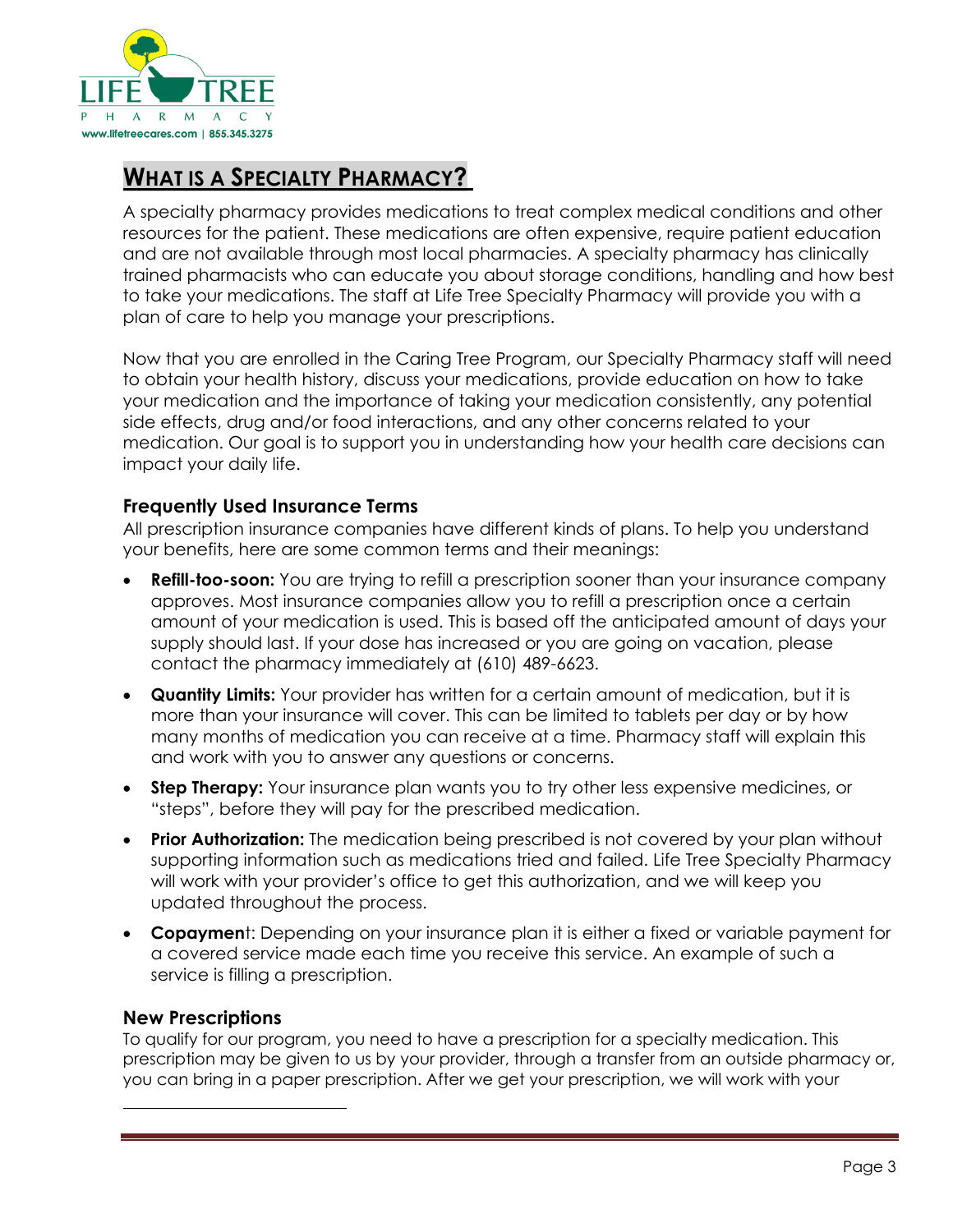

insurance company to determine the timeline for processing (managing prior authorizations, step therapy, etc.), co-pays and any out-of-pocket expenses. We will contact you to discuss insurance requirements, shipping options, prescription costs, provide drug information, and answer any questions you may have.

### <span id="page-4-0"></span>**Substitutions/Equivalents**

Unless otherwise indicated, all prescriptions will be filled with an FDA-approved generic when available.

Pennsylvania law permits pharmacists to substitute a less expensive generically equivalent drug from a Brand name drug unless you or your physician direct otherwise.

From time to time it is necessary to substitute generic drugs for brand name drugs. This could occur due to your insurance company preferring the generic be dispensed or to reduce your copay. If a substitution needs to be made a member of the specialty pharmacy staff will contact you prior to shipping the medication to inform you of the substitution

If a prescribed medication is not available from Life Tree Pharmacy, our Pharmacist may contact the prescriber to discuss alternatives or assist you in getting your medication from another pharmacy.

### <span id="page-4-1"></span>**Shipping Information**

Your refrigerated medications will be shipped overnight at no charge via FedEx. All nonrefrigerated medications are shipped via USPS or FedEx. Tracking numbers are available upon request.

Should there be a delay in filling of your prescription, we will notify you to try and prevent interruptions in therapy. If our pharmacy is unable to provide your medication, we will help you get your medication from another pharmacy.

If your order is delayed due to events such as weather, poor drug availability or insurance coverage changes, we will contact you to ensure that you have no interruptions in therapy.

If you have any questions regarding the status of a prescription, are concerned because you have not received your medication when you expected it, or want to check on a refill, you can call us at 610-489-6640, toll free at (855)345-3275, email us at [lifetreepharm@lifetreeltc.com,](mailto:lifetreepharm@lifetreeltc.com) or complete the secure contact form on our website at [www.lifetreecares.com/contact.html](https://www.lifetreecares.com/contact.html)

Please open your order and review the contents immediately after you receive them to ensure your order is correct and complete. We encourage you to store your medication in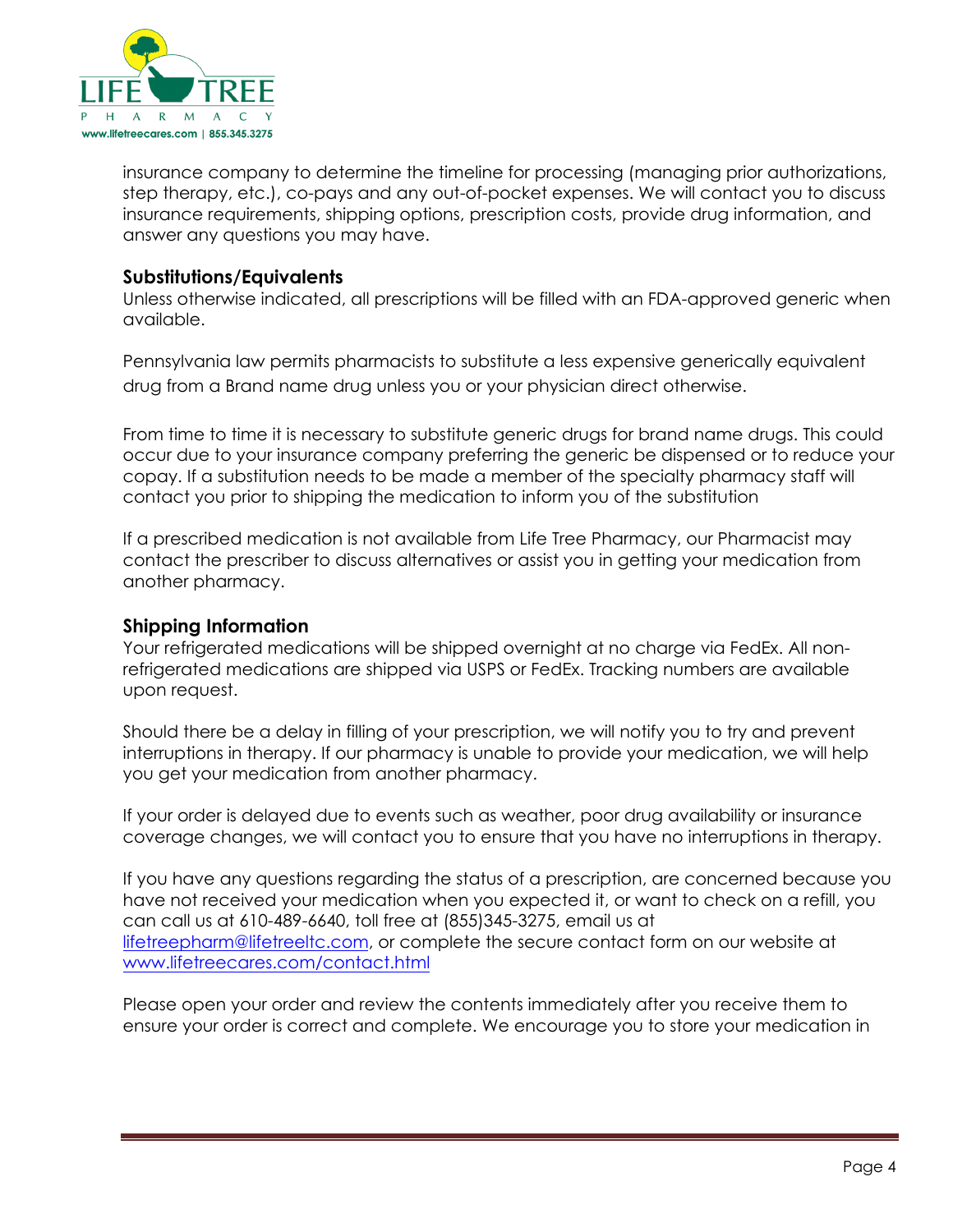

the proper way as soon as possible. *Please contact us at (610) 489-6623 within one business day to report missing or damaged contents*.

### <span id="page-5-0"></span>**Refills**

Our pharmacists will contact you monthly to schedule refills. Should you have a therapy change or need an early refill, please contact the pharmacy at (610) 489-6623 and ask to speak to a Specialty Pharmacy employee.<sup>[5](#page-5-5)</sup>

### <span id="page-5-1"></span>**Limitations**

We will need your help so that we can help you. You must be willing to actively participate in our program for access to the health care benefits provided by our specialty pharmacy team. This includes responding to our outreach calls and providing updates about your health. You need to be willing to take your medication on time and as instructed for it to work properly. Consultations with a pharmacist do not replace appointments with your provider.

### <span id="page-5-2"></span>**Education**

It is important to understand your medical condition and the medication used to treat it. We provide the following educational resources:

- $\checkmark$  Pharmacists available to answer your questions in person Monday through Friday, 8:00 am to 8:00 pm
- $\checkmark$  24/7 pharmacist for emergent needs, available by calling (610) 489-6623.

### <span id="page-5-3"></span>**Concerns or Complaints**

If you have questions about side effects, how to take your medication, or foods or other medications you should avoid, suspect there is an error in your prescription, are experiencing a delay in receiving your medication, or have any other concern, please contact us at 610- 489-6640 or toll free at 855-345-3275.

If you have a concern about the quality of our service, you can call us at one of the numbers above or complete a Complaint Form (included in this package) and send it to us at:

**Complaints** Life Tree Pharmacy 5 Blue Heron Drive, Collegeville, PA 19426 Fax: (610) 489-6645 Email: [lifetreepharm@lifetreeltc.com](mailto:lifetreepharm@lifetreeltc.com)

### <span id="page-5-4"></span>**Prescription Transfers:**

<span id="page-5-6"></span><span id="page-5-5"></span>If you need to transfer your prescription to another pharmacy because your coverage has changed, you are moving out of our service area, or for any other reason, you can call us at (610) 489-6623 or toll free at (855) 345-3275 and a Pharmacist will assist you. [7](#page-5-6)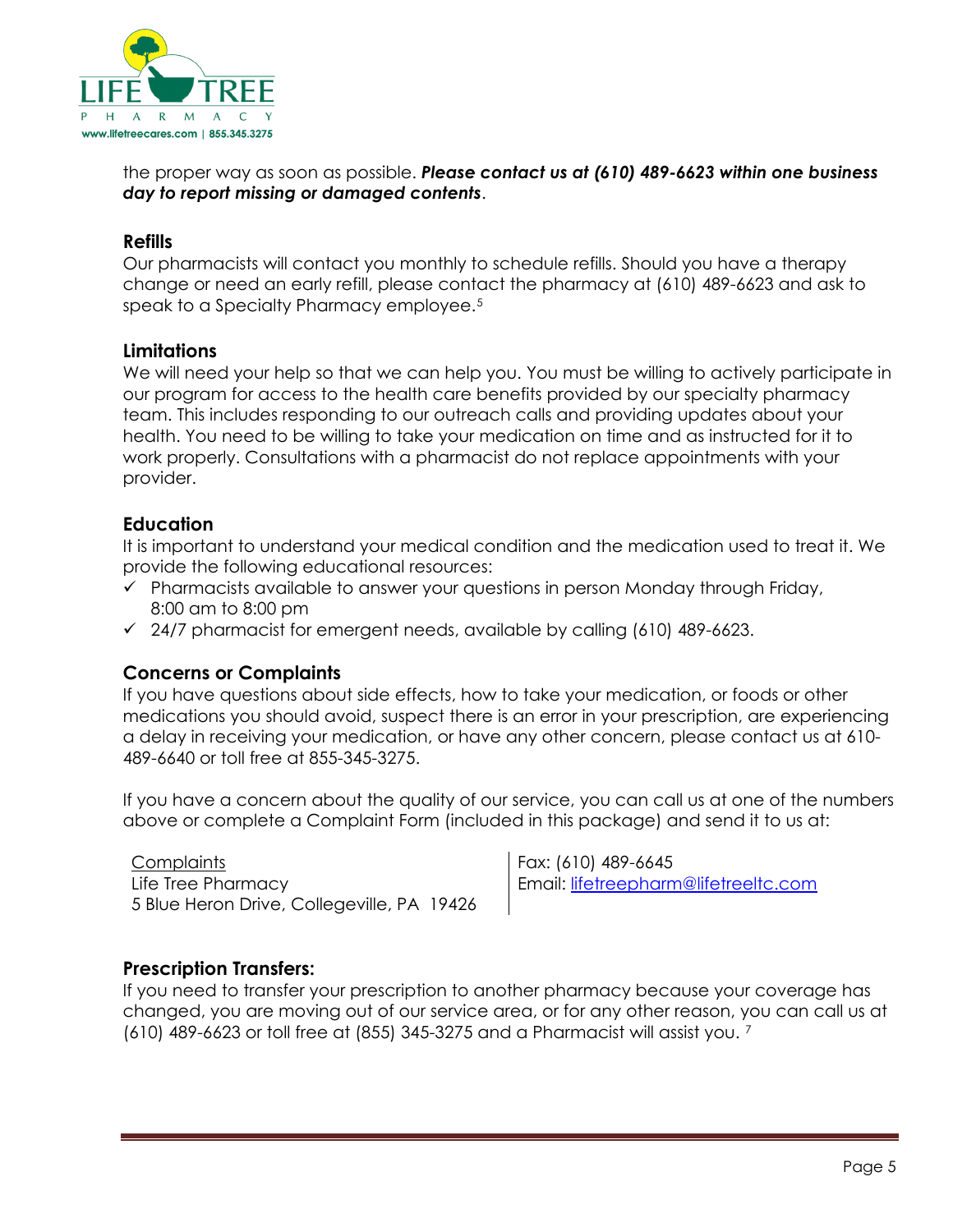

## <span id="page-6-0"></span>**EMERGENCY INFORMATION**

- If you experience a medical emergency, please call 911 immediately.[8](#page-6-1)
- **If you experience suicidal thoughts, please contact the National Suicide Prevention** Lifeline at (800) 273-8255. They offer free and confidential emotional support 24 hours a day, 7 days a week.
- If you or a loved one require support for drug abuse or addiction, please contact the National Substance Abuse and Mental Health Services Administration at (800) 662-4357 and they will refer you to local treatment facility, support group, or community-based organization.
- If you are experiencing a non-emergent drug reaction, please call our specialty pharmacist at (610) 489-6623. They are available 24/7 to address your concerns and report them to your prescriber if necessary.[9](#page-6-2)
- If you are experiencing an adverse drug reaction, defined as an occurrence that is inconsistent with or contrary to the expected outcomes of the medication, please call our specialty pharmacist at (610) 489-6623. The pharmacist will document your reaction with the FDA via MedWatch. [10](#page-6-3)
- In the event of a natural disaster or other emergency that might require you to leave your home, take at least one week's worth of medication with you and inform the pharmacy of your location and contact information. Should a natural disaster impact shipping to your area (i.e., a blizzard, ice storm, hurricane), the pharmacy will contact you to ship medication early or will order your medication locally to avoid disruptions in therapy. If you think you will be impacted by a natural disaster, contact the pharmacy at (610) 489- 6623 to discuss your prescription needs.
- <span id="page-6-3"></span><span id="page-6-2"></span><span id="page-6-1"></span> In the event of a drug recall you will receive a call from a pharmacist to discuss a quick and safe resolution.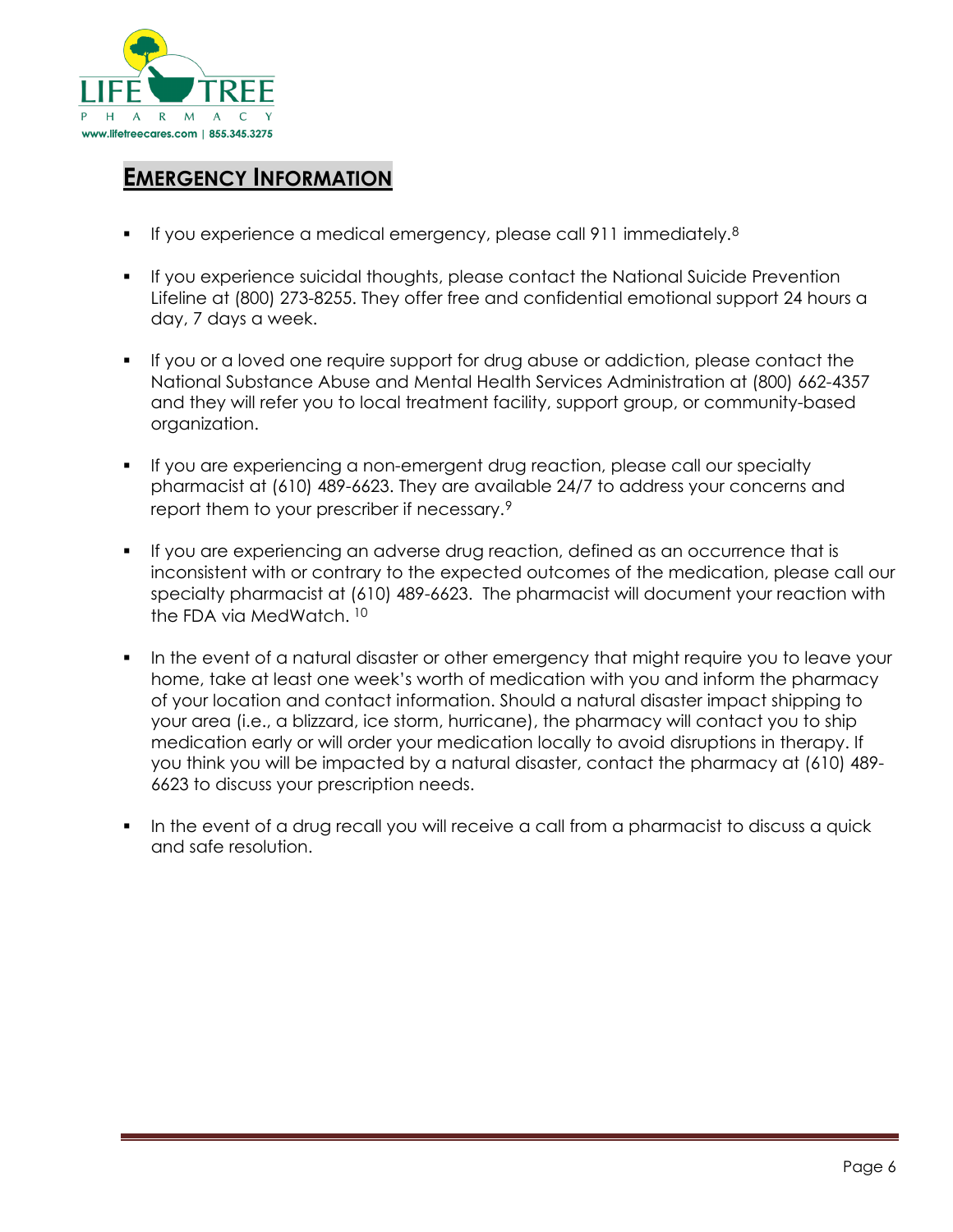

# <span id="page-7-0"></span>**NATIONAL HOTLINE INFORMATION**

Whether you're in crisis or are just looking help for a friend or family member, there are dozens of organizations available to help you deal with a variety of immediate concerns, from crisis situations and domestic violen substance abuse. Most of these hotlines are available 24 hours a day, and can help you with whatever level of assistance you need - from general information about the topic, to helping you find an immediate intervention.

|                                                                                     |                                             | . If you're suicidal, we recommend contacting the National Suicide Prevention Lifeline toll-free at 800-273-8255 . If you need help for Domestic Violence call toll-free 800-799-7233 (SAFE) |                                                                           |
|-------------------------------------------------------------------------------------|---------------------------------------------|----------------------------------------------------------------------------------------------------------------------------------------------------------------------------------------------|---------------------------------------------------------------------------|
| <b>Adolescent Crisis Intervention &amp; Counseling Nineline</b>                     | 800-999-9999                                | Merakey Employee Assistance Program through Aetna<br><b>Resources for Living</b>                                                                                                             | 866-252-4468 www.resourcesforliving.com<br>(see intranet for username/pw) |
| <b>Adolescent Suicide Hotline</b>                                                   | 800-621-4000                                | <b>Missing &amp; Exploited Children Hotline</b>                                                                                                                                              | 800-543-5678                                                              |
| <b>AIDS National Hotline</b>                                                        | 800-342-AIDS (800-342-2437)                 | <b>MS National Multiple Sclerosis Society</b>                                                                                                                                                | www.nationalmssociety.org                                                 |
| <b>AIDS United</b>                                                                  | www.aidsunited.org                          | <b>Narcotics Anonymous</b>                                                                                                                                                                   | 818-773-9999 x 771                                                        |
| <b>AIDS/HIV Care</b>                                                                | www.care.org/getinvolved/advocacy           | National Alliance on Mental Illness (NAMI)                                                                                                                                                   | 800-950-NAMI (6264)                                                       |
| <b>American Association for Cancer Research</b>                                     | www.aacr.org                                | Organ Transplant                                                                                                                                                                             | https://www.aakp.org/                                                     |
| <b>American Red Cross</b>                                                           | www.redcross.org                            |                                                                                                                                                                                              | http://lungtransplantfoundation.org/                                      |
| <b>Cancer Treatment Centers of America</b>                                          | www.cancercenter.com                        |                                                                                                                                                                                              | http://www.liverfoundation.org/                                           |
| <b>CHADD-Children &amp; Adults with Attention</b><br>Deficit/Hyperactivity Disorder | 800-233-4050                                |                                                                                                                                                                                              | http://www.heart.org/HEARTORG/                                            |
| Child Abuse Hotline                                                                 | 800-4-A-CHILD                               |                                                                                                                                                                                              | http://www.americantransplantfoundation.org/                              |
| <b>Cocaine Help Line</b>                                                            | 800-COCAINE (800-262-2463)                  | <b>Panic Disorder Information Hotline</b>                                                                                                                                                    | 800-64-PANIC                                                              |
| <b>Diabetes Juvenile Diabetes Research Foundation</b><br><b>International</b>       | www.jdrf.org                                | <b>Poison Control Centers</b>                                                                                                                                                                | 800-222-1222                                                              |
| <b>Domestic Violence Hotline</b>                                                    | 800-799-SAFE (800-799-7233)                 | <b>Post Abortion Trauma</b>                                                                                                                                                                  | 800-593-2273                                                              |
| Domestic Violence Hotline/Child Abuse                                               | 800-4-A-CHILD (800-422-4453)                | Project Inform HIV/AIDS Treatment Hotline                                                                                                                                                    | 800-822-7422                                                              |
| Drug & Alcohol Treatment Hotline                                                    | 800-662-HELP                                | Rape (People Against Rape)                                                                                                                                                                   | 800-877-7252                                                              |
| <b>Eating Disorders Center</b>                                                      | 888-236-1188                                | Rape, Abuse, Incest, National Network (RAINN)                                                                                                                                                | 800-656-HOPE (1-800-656-4673)                                             |
| <b>Ecstasy Addiction</b>                                                            | 800-468-6933                                | <b>Runaway Hotline</b>                                                                                                                                                                       | 800-621-4000                                                              |
| <b>Family Violence Prevention Center</b>                                            | 800-313-1310                                | Self-Injury (Information only) (NOT a crisis line. Info<br>and referrals only)                                                                                                               | 800-DONT CUT (1-800-366-8288)                                             |
| Gay & Lesbian National Hotline                                                      | 888-THE-GLNH (888-843-4564)                 | Sexual Abuse - Stop It Now!                                                                                                                                                                  | 888-PREVENT                                                               |
| Gay & Lesbian Trevor HelpLine Suicide Prevention                                    | 800-850-8078                                | <b>Sexual Assault Hotline</b>                                                                                                                                                                | 800-656-4673                                                              |
| <b>Healing Woman Foundation (Abuse)</b>                                             | 800-477-4111                                | <b>STD Hotline</b>                                                                                                                                                                           | 800-227-8922                                                              |
| <b>Health and Human Services</b>                                                    | www.hss.gov or dial 211 for social services | <b>Substance Abuse and Mental Health Services</b><br><b>Administration SAMHSA</b>                                                                                                            | 800-662-HELP (800-662-4357)                                               |
| <b>Help Finding A Therapist</b>                                                     | 800-THERAPIST (800-843-7274)                | <b>Suicide &amp; Crisis Hotline</b>                                                                                                                                                          | 800-999-9999                                                              |
| <b>Incest Awareness Foundation</b>                                                  | 888-547-3222                                | Suicide Prevention - The Trevor HelpLine (Specializing<br>in gay and lesbian youth suicide prevention)                                                                                       | 800-850-8078                                                              |
| Learning Disabilities - (National Center For)                                       | 888-575-7373                                | <b>Suicide Prevention Lifeline</b>                                                                                                                                                           | 800-273-TALK                                                              |
| <b>MEDICAID</b>                                                                     | www.medicaid.gov/                           | <b>Teen Helpline</b>                                                                                                                                                                         | 800-400-0900                                                              |
| <b>MEDICARE</b>                                                                     | www.medicare.gov/                           | <b>Victim Center</b>                                                                                                                                                                         | 800-FYI-CALL (1-800-394-2255)                                             |
| MedWatch: The FDA Safety Information and Adverse<br><b>Event Reporting Program</b>  | https://www.fda.gov/safety/medwatch/        | <b>Youth Crisis Hotline</b>                                                                                                                                                                  | 800-HIT-HOME                                                              |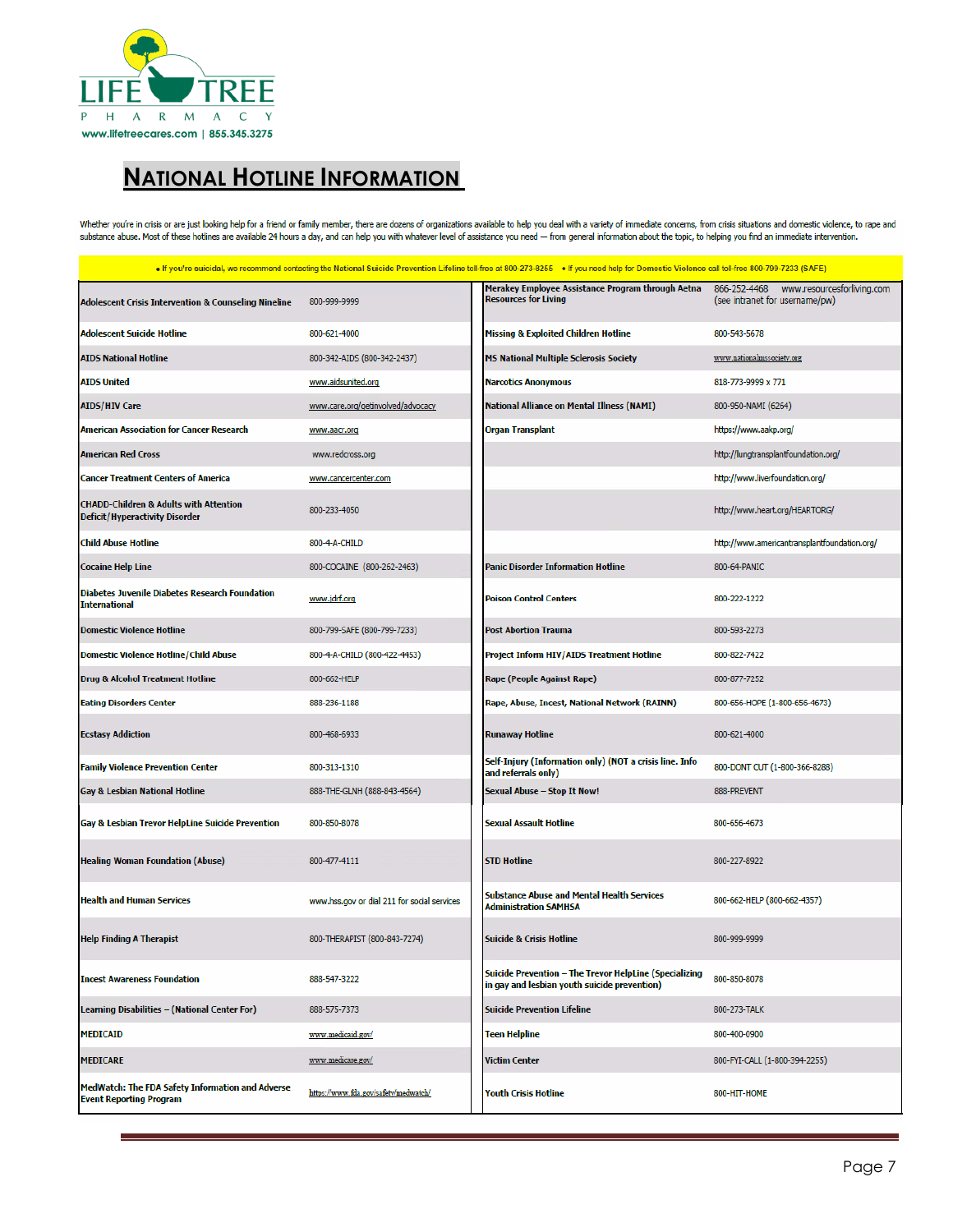

# <span id="page-8-0"></span>**PROPER DISPOSAL OF UNUSED MEDICATIONS**

For instructions on how to properly dispose of unused medications please contact the Pharmacy for instructions or go to the below websites for information and instructions

- FDA: Where and [How to Dispose of Unused Medicines](https://www.fda.gov/forconsumers/consumerupdates/ucm101653.htm) or
- $\sqrt{Rx}$  Drug Drop Box Find Location
- $\checkmark$  Call us to help facilitate disposal if needed.



### **Where and How to Dispose Unused Medicines:**

**Disposing medicines in household trash:** Almost all medicines can be thrown into your household trash. These include prescription and over the counter (OTC) drugs in pills, liquids, drops, patches, creams, and inhalers.

Follow these steps:

- 1. Remove the drugs from their original containers and mix them with something undesirable, such as used coffee grounds, dirt, or cat litter. This makes the medicine less appealing to children and pets and unrecognizable to someone who might intentionally go through the trash looking for drugs.
- 2. Put the mixture in something you can close (a re-sealable zipper storage bag, empty can, or other container) to prevent the drug from leaking or spilling out.
- 3. Throw the container in the garbage.
- 4. Scratch out all your personal information on the empty medicine packaging to protect your identity and privacy. Throw the packaging away.

If you have a question about your medicine, ask your health care provider or pharmacist (610) 489-6623.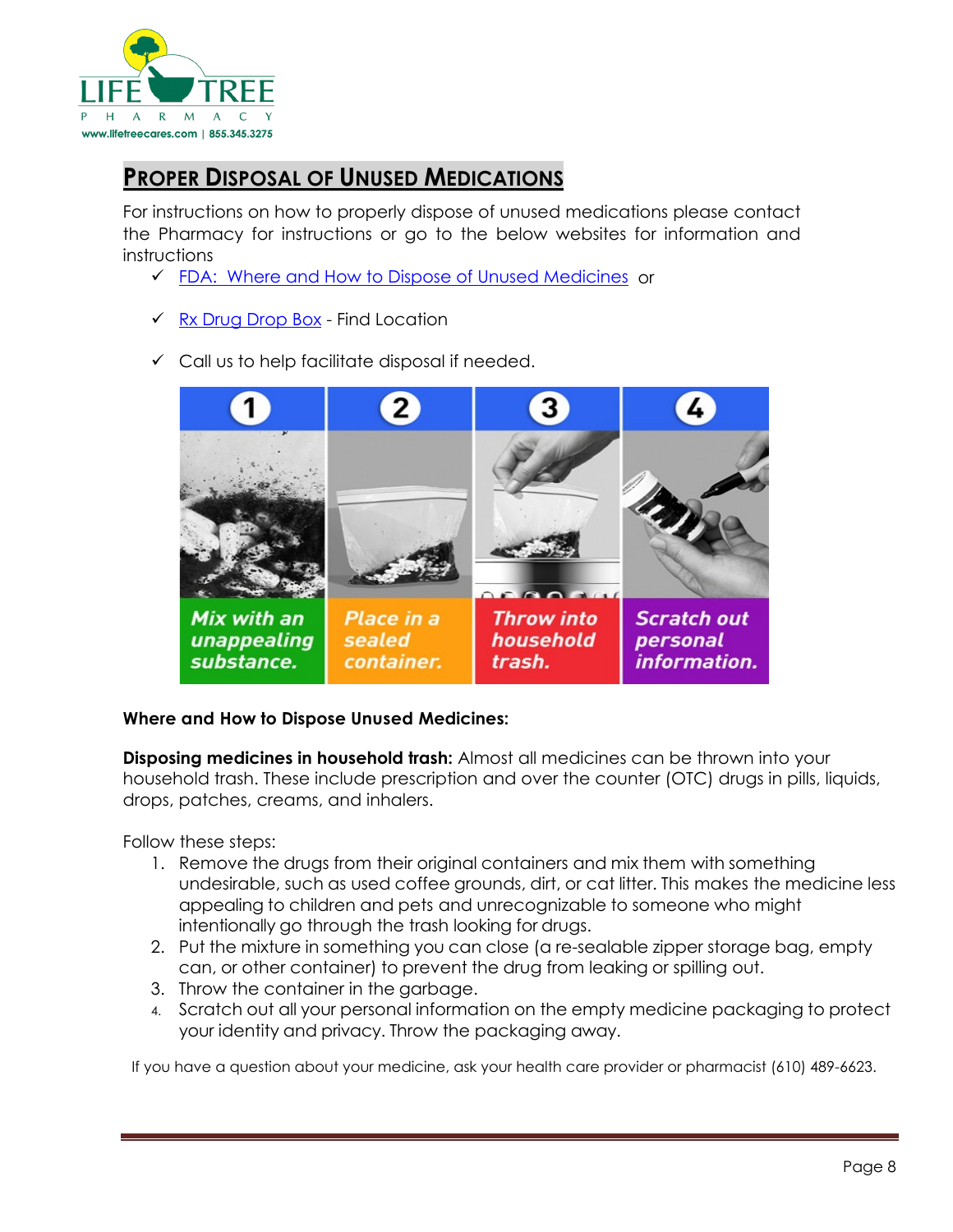

## <span id="page-9-0"></span>**HIV PATIENT EDUCATION SHEET**

### **What is HIV?**

HIV (human immunodeficiency virus) is a virus that affects the body's immune system and lessens its ability to fight infection. Medications can control the virus and keep the immune system strong and healthy for many years. HIV is spread from blood or bodily fluids (such as semen, vaginal fluids and breast milk). For example, if a person has unprotected sex or shares needles with a person who has HIV, they can contact the virus.

### **How to prevent HIV?**

To reduce your risk of infection practice safe sex practices: use condoms and limit your number of sexual partners. Do not share drug needles or syringes with others.

### **What is AIDS?**

AIDS (acquired immunodeficiency syndrome) is the final stage of HIV infection when the immune system is at its weakest.

### **What is antiretroviral therapy?**

Antiretroviral therapy (ART) is the use of HIV medicines to treat HIV infection. People on ART take a combination of HIV medicines or an HIV regimen daily. ART is recommended for everyone who has HIV. HIV can't be cured, but ART can help people live longer, healthier lives.

### **How do HIV medicines work?**

HIV attacks and destroys the infection-fighting CD4 cells of the immune system. Loss of CD4 cells makes it hard for the body to fight off infections and certain HIV-related cancers. HIV medications prevent HIV from multiplying, which reduces the amount of HIV in the body. Having less HIV gives the immune system a chance to recover. Even though there is still some HIV in the body, the immune system is strong enough to fight off infections and certain HIVrelated cancers.

By reducing the amount of HIV in the body, HIV medicines also reduce the risk of HIV transmission.

### **What HIV medications are included in an HIV regimen?**

There are many HIV medications available for HIV regimens. The HIV medications are grouped into seven drug classes according to how they fight HIV. A person's initial HIV regimen usually includes three HIV medications from at least two different HIV drug classes. Selection of an HIV regimen depends on several factors, including possible side effects of HIV medications and potential drug interactions. There are several HIV regimens to choose from because the needs of individuals vary.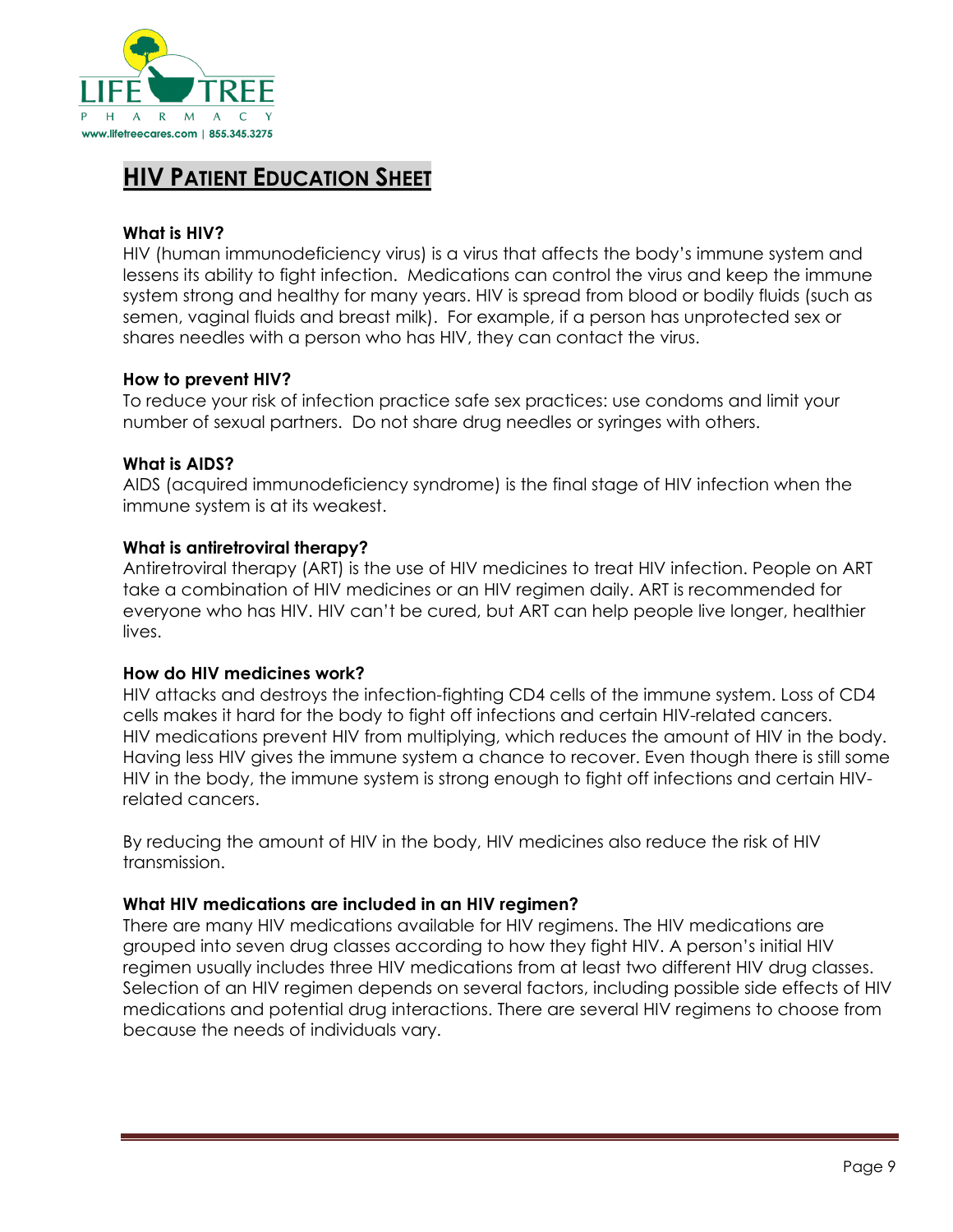

### **What are the risks of taking HIV medicines?**

Potential risks of ART include side effects from medications and drug interactions. Many HIV medications interact with other medications a person may be taking. Poor adherence (not taking HIV medications every day and exactly as prescribed) increases the risk of drug resistance and treatment failure.

### **Side effects**

Side effects from HIV medicines can vary depending on the medication. People taking the same medication can have very different side effects. Some side effects, like headaches or occasional dizziness, may not be serious. Other side effects, such as swelling of the throat and tongue or liver damage, can be life-threatening.

### **Drug interactions**

HIV medications can interact with each other and they can also interact with other medications, vitamins, nutritional supplements, and herbal products. A drug interaction can reduce or increase a medication's effect on the body or cause unwanted side effects.

### **Drug resistance**

HIV multiplies, mutates (changes form), and makes variations of itself. This can lead to drugresistant strains of HIV. Poor adherence to an HIV regimen increases the risk of drug resistance and treatment failure.

### **If there are any questions about anything in this information sheet, please contact your local doctor or Life Tree Pharmacy at (610) 489-6623.**

This fact sheet is based on information from the following sources:

- From the Department of Health and Human Services: [Guidelines for the Use of](https://aidsinfo.nih.gov/guidelines/html/1/adult-and-adolescent-arv-guidelines/0) [Antiretroviral Agents in Adults and Adolescents Living with HIV](https://aidsinfo.nih.gov/guidelines/html/1/adult-and-adolescent-arv-guidelines/0)
- From the Department of Veterans Affairs: [Treatment Decisions for HIV](http://www.hiv.va.gov/patient/treat/decisions-single-page.asp)
- From the National Institute of Allergy and Infectious Diseases: [HIV/AIDS Treatment](https://www.niaid.nih.gov/diseases-conditions/hiv-treatment)
- From the website [https://aidsinfo.nih.gov/understanding-hiv-aids/fact-sheets/21/51/hiv](https://aidsinfo.nih.gov/understanding-hiv-aids/fact-sheets/21/51/hiv-treatment--the-basics)[treatment--the-basics](https://aidsinfo.nih.gov/understanding-hiv-aids/fact-sheets/21/51/hiv-treatment--the-basics)
- Facts and Comparisons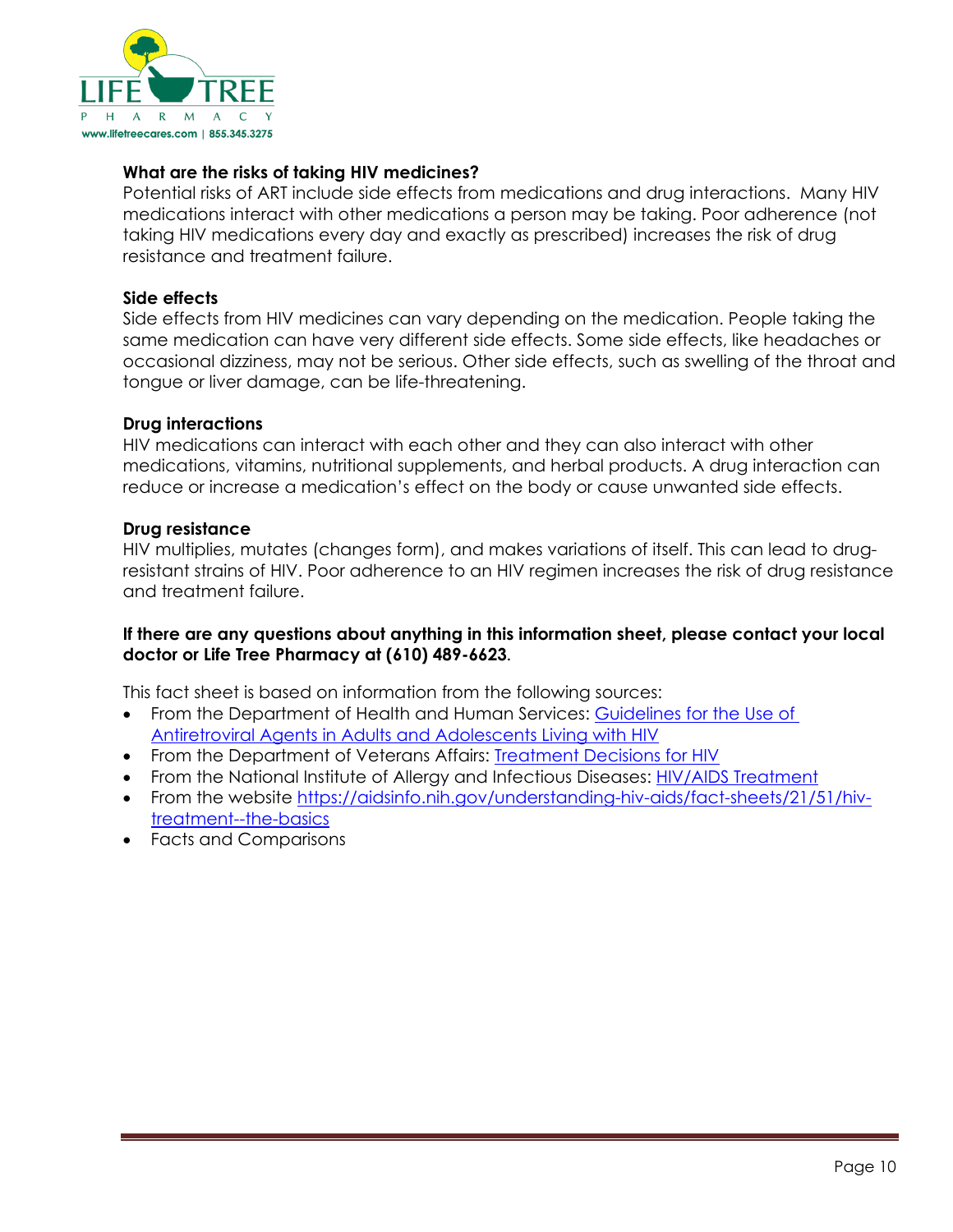

## <span id="page-11-0"></span>**PATIENT'S RIGHTS AND RESPONSIBILITIES**

- 1. The right to know about the philosophy and characteristics of the patient management program; Be fully informed in advance about care/service to be provided, including the disciplines that furnish care and the frequency of visits, as well as any modifications to the plan of care (DRX2-1A) Be informed, in advance of care/service being provided and their financial responsibility (DRX3-4B) Receive information about the scope of services that the organization will provide and specific limitations on those services (DRX2-1A), [11](#page-11-1)
- 2. The right to confidentiality and privacy of all information contained in the client/patient record and of Protected Health Information (PHI) (DRX2-5A) Be advised on the agency's policies and procedures regarding the disclosure of clinical records (DRX2-5A) The right to have personal health information shared with the patient management program (aka The Caring Tree program) only in accordance with state and federal law, [12](#page-11-2)
- 3. The right to be able to identify visiting personnel members through proper identification (DRX2-2B); The right to identify the program staff members, including job title, and to speak with a supervisor of the staff member if requested, [13](#page-11-3)
- 4. The right to speak to a health professional, [14](#page-11-4)
- 5. The right to receive information about the patient management program, [15](#page-11-5)
- 6. The right to receive administrative information regarding changes in or termination of the patient management program, [16](#page-11-6)
- 7. The right to refuse care or treatment after the consequences of refusing care or treatment are fully presented (DRX2-6A); The right to decline participation, revoke consent or disenroll at any point in time, [17](#page-11-7)
- 8. The responsibility to submit any forms that are necessary to participate in the program, to the extent required by law, [18](#page-11-8)
- 9. The responsibility to give accurate clinical and contact information and to notify the patient management program of changes in this information,[19](#page-11-9) and
- <span id="page-11-10"></span><span id="page-11-9"></span><span id="page-11-8"></span><span id="page-11-7"></span><span id="page-11-6"></span><span id="page-11-5"></span><span id="page-11-4"></span><span id="page-11-3"></span><span id="page-11-2"></span><span id="page-11-1"></span>10. The responsibility to notify their treating provider of their participation in the patient management program, if applicable.<sup>[20](#page-11-10)</sup>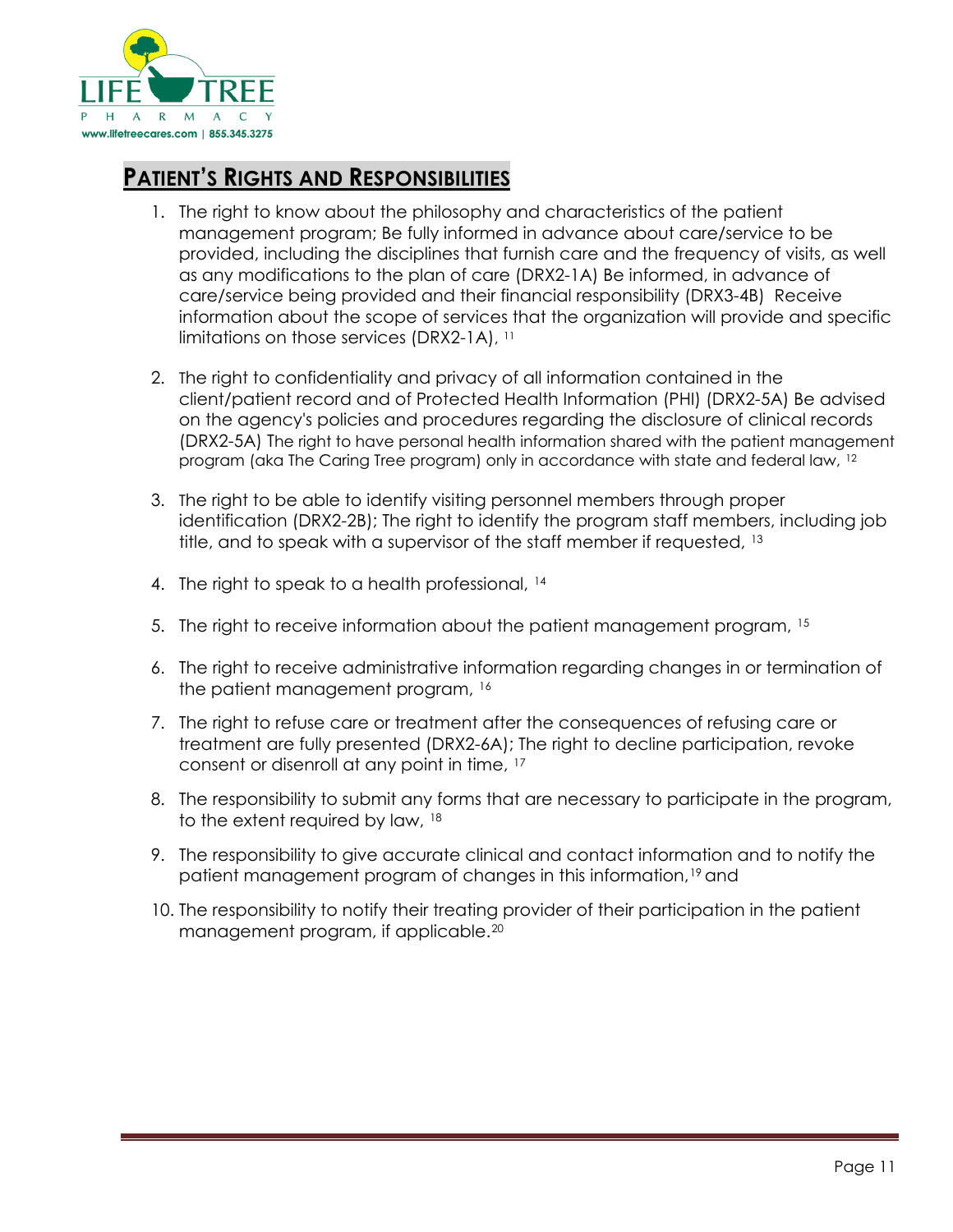

- 11. Have one's property and person treated with respect, consideration, and recognition of client/patient dignity and individuality (DRX2-2B)
- 12. Be free from mistreatment, neglect, or verbal, mental, sexual, and physical abuse, including injuries of unknown source, and misappropriation of client/patient property (DRX2-3A)
- 13. Voice grievances/complaints regarding treatment or care or lack of respect of property, or recommend changes in policy, personnel, or care/service without restraint, interference, coercion, discrimination, or reprisal (DRX2-4A)
- 14. Have grievances/complaints regarding treatment or care that is (or fails to be) furnished, or lack of respect of property investigated (DRX2-4A)
- 15. Be informed of client/patient rights under state law to formulate an Advanced Directive, if applicable (DRX2-6A)
- 16. Choose a healthcare provider, including an attending physician, if applicable (DRX2-2B)
- 17. Receive appropriate care without discrimination in accordance with physician's orders, if applicable (DRX2-2B)
- 18. Be informed of any financial benefits when referred to an organization (DRX2-2B)
- 19. Be fully informed of one's responsibilities (DRX2-2B

If you have questions, concerns or issues that require assistance, please call (610) 489-6623. Complaints will be forwarded to management and you will receive a response within 5 business days.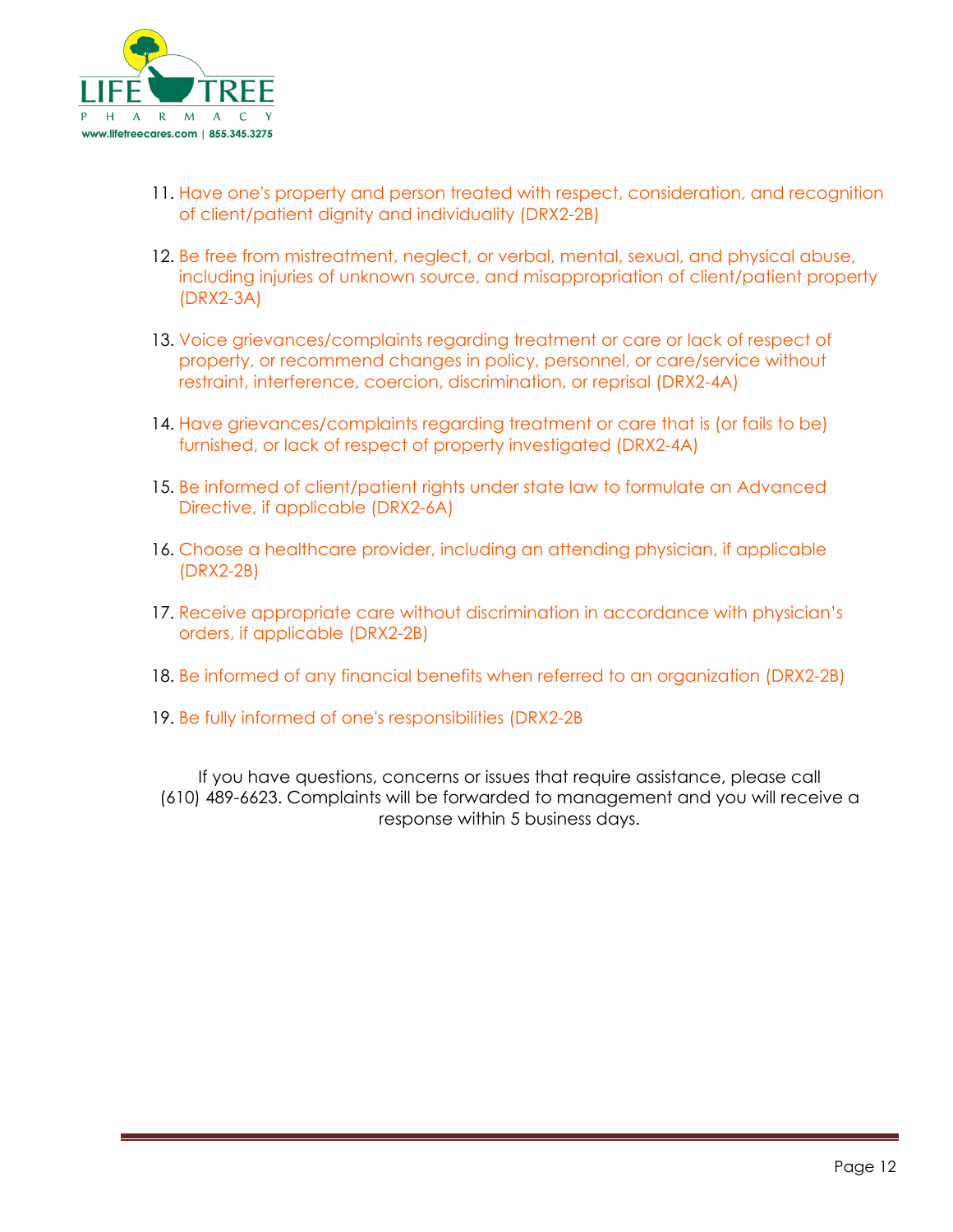

# <span id="page-13-0"></span>**PRIVACY NOTICE REGARDING USE AND DISCLOSURE OF TREATMENT INFORMATION**

THIS PRIVACY NOTICE DESCRIBES HOW YOUR TREATMENT INFORMATION MAY BE USED AND DISCLOSED, AND HOW YOU CAN GET ACCESS TO THIS TREATEMENT INFORMATION. **PLEASE REVIEW THIS NOTICE CAREFULLY BEFORE SIGNING ANY DOCUMENTS.** 

### **1. Purpose of this Notice:**

In general, any information that concerns your treatment, payment for treatment or related operations is considered confidential and is protected as confidential by Life Tree Pharmacy. This Privacy Notice describes Life Tree's Privacy Practices, specifically-the uses and disclosure Life Tree Pharmacy may make of your treatment information and what rights you have with respect to your treatment information. Treatment information includes, but is not limited to, your name; address; other personal identifying data; health status; and record of treatment services that have been, are being, and will be provided to you in the future. Life Tree Pharmacy requires that all programs, employees, staff and any party in a working or business relationship with Life Tree Pharmacy comply with Life Tree Pharmacy's Privacy Practices.

### **2. Use and Disclosure of Medical information for Treatment, Payment and Health Care Operations**

Laws governing treatment programs and procedures conducted by Life Tree Pharmacy allow Life Tree to use and disclose your personal information for the purposes of treatment, payment and health care operations.

- **Treatment** means the provision, coordination or management of health care related, pharmaceuticals, and therapeutic services provided completely or in part by Life Tree Pharmacy. Life Tree Pharmacy can share your treatment information and records with another provider involved in your health care for the benefit of your coordinated care. Also, Life Tree Pharmacy may contact you by phone or other means to remind you of a refill, new prescription needed or address a specific aspect of your care.
- **Payment** refers to reimbursement to Life Tree Pharmacy by your healthcare insurer for services and medications that may have been provided to you. In order to process payment, your healthcare insurer may require that Life Tree Pharmacy provide treatment information to confirm your eligibility for services provided, to coordinate benefits with other payers who may be responsible for reimbursement for the services, and as part of the payers claims management procedures which covers billings, collections, appeals, medical necessity review activities, utilization review activities, or for disclosure to consumer reporting agencies.
- **Health Care Operations** covers a range of internal operations performed by Life Tree Pharmacy or its Business Associates to manage information, data and services on behalf of Life Tree Pharmacy and the individuals Life Tree Pharmacy serves. These operations include, but are not limited to, quality assessment and improvement activities including research; peer review; credentialing and licensing; training programs; legal and financial services; business planning and development; implementing and monitoring Life Tree Pharmacy's compliance and privacy practices; customer services; internal grievances; and other purposes including research; fundraising, marketing and due diligence activities.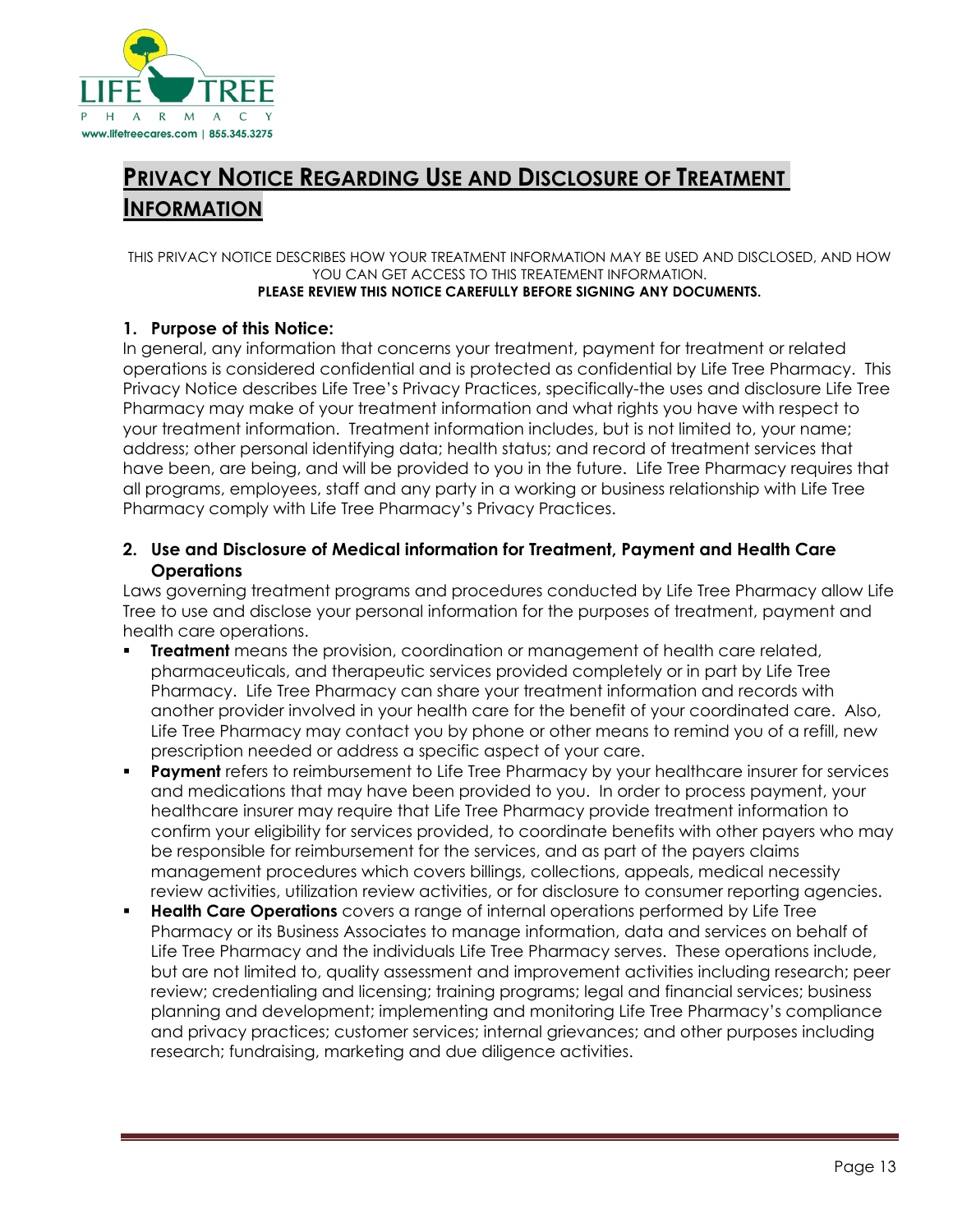

### **3. Consent and Authorization**

Life Tree Pharmacy must obtain your written consent prior to initiating treatment, payment or health care operations on your behalf. You will be required to read and give your consent in writing before any treatment services are begun. This consent will remain in effect until completion of your treatment services with Life Tree Pharmacy. However, you have the right to revoke your consent, in writing, at any time during the course of treatment services except to the extent that Life Tree Pharmacy has taken action in reliance on the consent.

A written Authorization is required for the use and disclosure of all or part of your treatment information requested by a third party for purposes other than general treatment, payment or health care operations. The Authorization will be time restricted and contain a prohibition against the use of the information for any purpose other than the purpose stated on the Authorization and against re-release of the information for any purpose.

#### **4. The Use and Disclosure of Treatment Information when your Consent or Authorization are not required.**

Under the following circumstances, Life Tree Pharmacy is permitted by law to use or disclose your treatment information with further Consent or Authorization:

- a. To those caregivers actively engaged in your treatment at Life Tree Pharmacy or to providers who are actively coordinating with Life Tree Pharmacy in your care or treatment plan;
- b. To insurers and those third-party payers or co-payers whom you have identified to Life Tree Pharmacy as being responsible for payment for your treatment services and who require information to verify that services were provided (information to be released hereunder is limited to the staff names, the dates, types and costs of therapies or services, and a short description of the general purpose of each treatment session or service);
- c. To reviewers and inspectors, including the Utilization Review Accreditation Committee or similar agencies and Commonwealth licensure or certification, when necessary to obtain certification as an eligible provider of services;
- d. In response to a Court Order when Production of Documents is properly ordered by law;
- e. In response to an emergency medical situation when release of information is necessary to prevent serious risk of bodily harm or death (only that specific information minimum and necessary to the relief of the emergency may be released on a non-consensual basis);
- f. To attorneys assigned to represent the subject of a commitment hearing.
- g. Treatment information made available shall be limited to that information which is minimum and necessary to purpose for which the information is sought. Treatment information may not be released to additional parties or entities or used for additional purposes without your consent.

### **5. Authorization for Other Uses and Disclosures of Treatment Information**

Life Tree Pharmacy is prohibited, by law, from using or disclosing your treatment information without a written authorization for any purpose other than those purposes listed above. For purposes other than those listed above, Life Tree Pharmacy must obtain a signed Authorization and disclose only that treatment information which is minimum and necessary to the specific purpose requested. An Authorization serves as written permission that specifically identifies the information being sought for use or disclose and clearly states the purpose for which the use or disclosure is being requested. Further, you may revoke your information at any time except: (1) to the extent that treatment information has been used or disclosed in reliance on your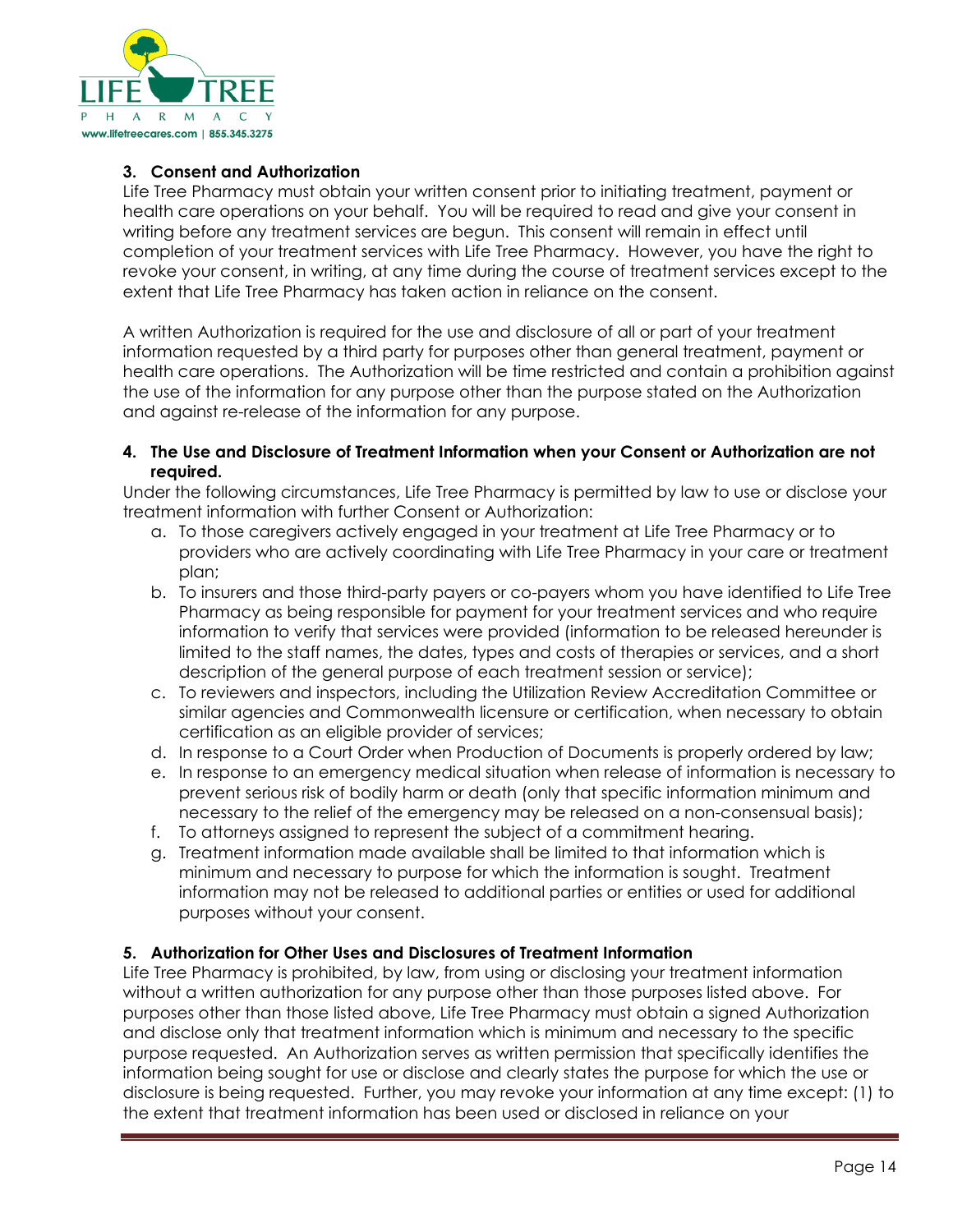

Authorization or (2) your Authorization was obtained as a condition of obtaining insurance coverage.

Please note that Life Tree Pharmacy cannot guarantee that once your treatment information has been released to the third party named in an authorization, that the third party will abide by riles stated in Life Tree Pharmacy's Privacy Notice.

### **6. Individual Rights with respect to Treatment Information:**

An individual of appropriate age and legal capacity, who understands the nature of the treatment information and the purpose for which treatment information may be used or disclosed, shall control access to his or her personal treatment information.

- a. **Access** refers to physical examination of treatment information, but do not include physical possession of the information. A person who has received or is receiving treatment may request access to treatment information including records, but shall be denied such access to all or part of the treatment information if:
	- i. Upon documentation by the team treatment leader it is determined that granting such access will constitute a substantial detriment to the treatment process; and/or
	- ii. When disclosure of specific treatment information will reveal the identity of persons or breach the trust or confidentiality of persons who have provided information upon an agreement to maintain their confidentiality.
	- iii. The limitation on access to treatment information are applicable to parents, guardians, and other who may otherwise have the right to control access over treatment records, except that the possibility of substantial detriment to the parent, guardian, or other person may also be considered.
- b. **Restrictions** on the use and disclosure of your treatment information for treatment, payment, and operational purposes may be requested by you. Life Tree Pharmacy shall be bound by all reasonable and appropriate requests for such restrictions which it agrees in writing, except in emergency circumstances. Life Tree Pharmacy reserves the right to request the withdraw of certain restrictions at any time during your treatment. However, Life Tree Pharmacy is not bound to accept your requested restrictions if the treatment team does not believe that it reasonable can or should comply with the requested restrictions. Life Tree Pharmacy reserves the right to its treatment teams to exercise such discretion and give a written refusal in response to your request for restrictions. Please address any written requests for restriction to the Medical Records Department at Life Tree Pharmacy.
- c. **Confidential Communications** may be requested by you about how Life Tree Pharmacy communicates information regarding your treatment, health care services, and payment for services, and payment for services. For example, you may request that all communication be directed to your home and not to you at work. Also, as a part of Life Tree Pharmacy quality improvement practices, Life Tree Pharmacy may call to remind you about a refill, new prescription needed or follow up by phone after services have been provided to confirm the service and quality of service provided. On such phone calls, Life Tree Pharmacy may appear on your "Caller ID" service. You may request the Life Tree Pharmacy call you on a phone which will not identify Life Tree Pharmacy on your "Caller ID".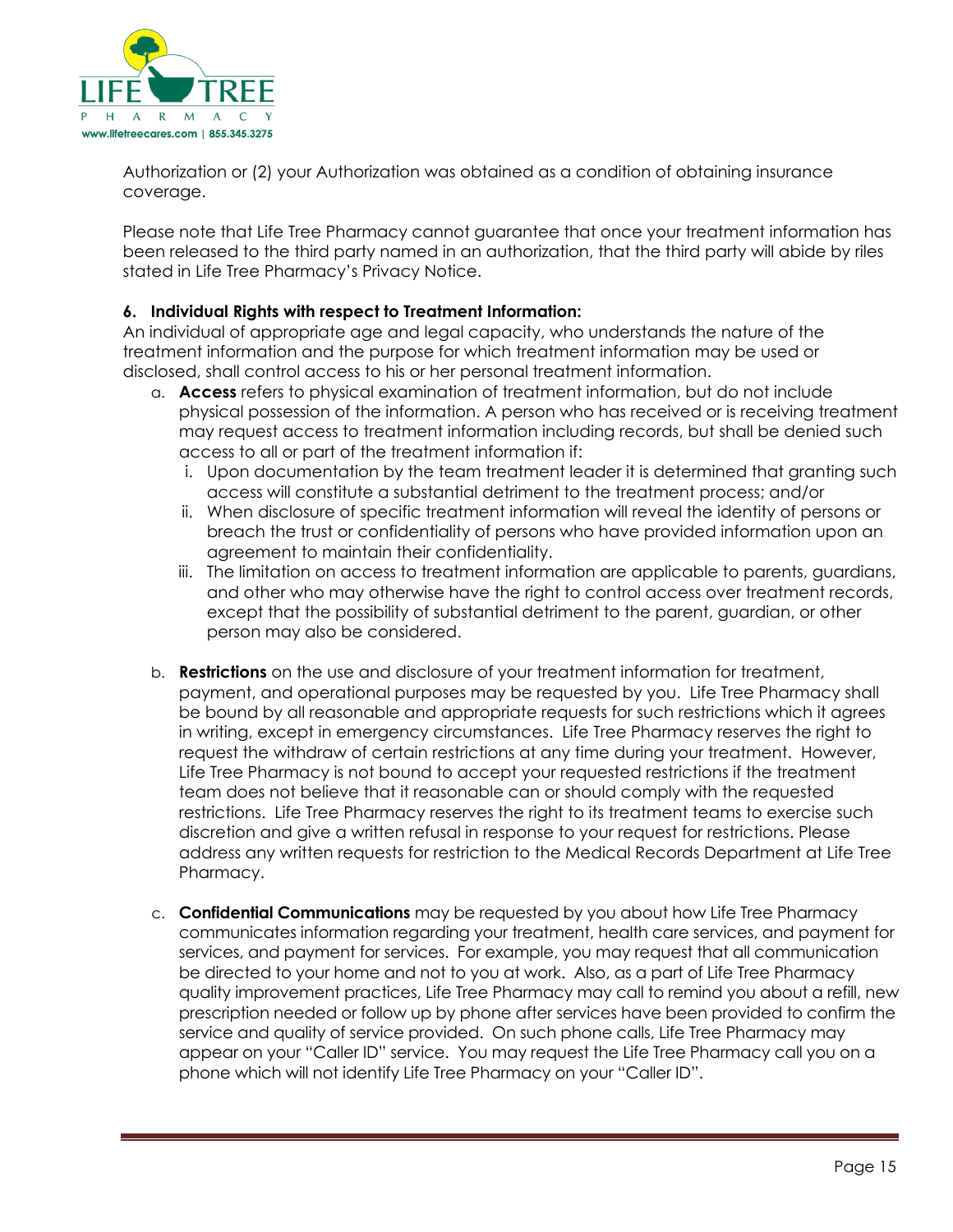

Such requests for confidential communication must be made in writing. Life Tree Pharmacy will do its best to reasonable accommodate such requests. Please address any requests for confidential communication to the Life Tree Pharmacy Compliance Officer.

d. **Complaints** alleging inappropriate use or disclosure of your treatment information by Life Tree Pharmacy employees or agents may be directed to the Life Tree Pharmacy Manager.

*Life Tree Pharmacy has the non-delegable duty to maintain the privacy of your documented treatment information and to provide you with Notice of its legal obligations and Privacy*  **Practices with respect to your treatment information.** Life Tree Pharmacy must date and comply with the Privacy Notice currently in effect. Life Tree Pharmacy reserves the right to amend and/or update its Privacy Notice from time to time upon change of practices or revisions of laws. If its Privacy Notice is revised, copies of revised and dates Policy Notice shall be posted in the Life Tree Pharmacy service areas. Life Tree Pharmacy reserves the right to implement the changes prior to issuing the revised Privacy Notice.

By my signature or initials below on this **Definition of the same of the set of the set of the set of the set o** I verify that I have received and been given an opportunity to read the Life Tree Pharmacy Privacy Notice.

> \_\_\_\_\_\_\_\_\_\_\_\_\_\_\_\_\_\_\_\_\_\_\_\_\_\_\_\_\_\_\_ \_\_\_\_\_\_\_\_\_\_\_\_\_\_\_\_\_\_\_\_\_\_\_\_\_\_\_\_\_\_\_ Client Signature Witness

\_\_\_\_\_\_\_\_\_\_\_\_\_\_\_\_\_\_\_\_\_\_\_\_\_\_\_\_\_\_\_ Parent or Guardian Signature

Revised: 5/30/2018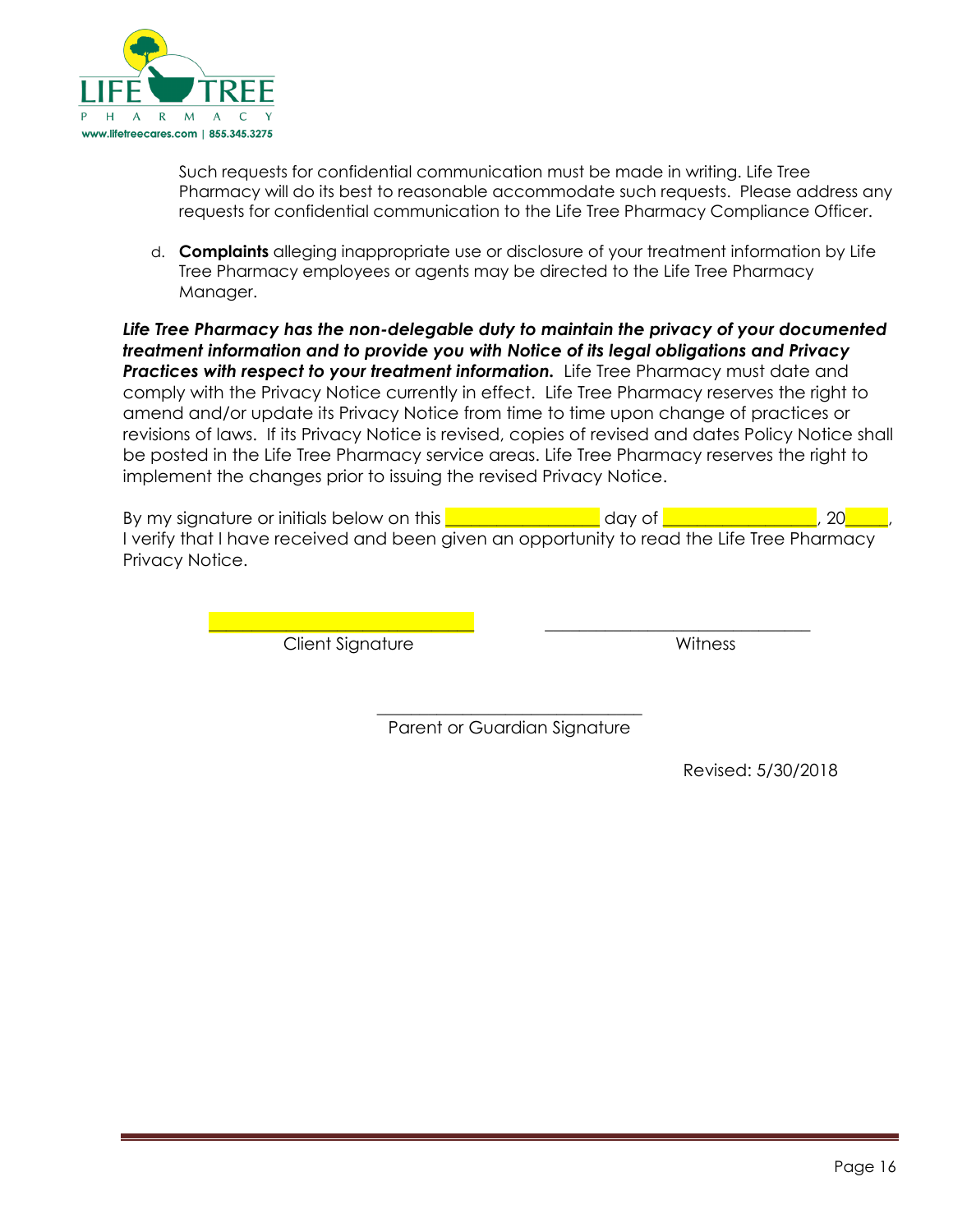

# <span id="page-17-0"></span>**HIPAA RELEASE FORM**

Name: \_\_\_\_\_\_\_\_\_\_\_\_\_\_\_\_\_\_\_\_\_\_\_\_\_\_\_\_\_\_ Date of Birth: \_\_\_\_\_\_\_\_\_\_\_\_\_\_\_\_\_\_\_\_\_\_\_\_\_\_

### **Release of Information:**

 $\left(\begin{array}{c} \bullet \end{array}\right)$  I authorize the release of information including diagnosis, records, examination rendered to me and claims information. The information may be released to:

| ) Children<br><u> 1989 - Johann John Stone, mars and deutscher Stone († 1989)</u>                                                                                                                                                                                                                                                                                                                                    |
|----------------------------------------------------------------------------------------------------------------------------------------------------------------------------------------------------------------------------------------------------------------------------------------------------------------------------------------------------------------------------------------------------------------------|
| ) Other<br><u> 1989 - Johann Stein, marwolaethau a bhann an t-Amhain an t-Amhain an t-Amhain an t-Amhain an t-Amhain an t-A</u>                                                                                                                                                                                                                                                                                      |
| ) DO NOT RELEASE TO ANYONE                                                                                                                                                                                                                                                                                                                                                                                           |
| This release will remain in effect until terminated by me in writing.                                                                                                                                                                                                                                                                                                                                                |
| Messages:                                                                                                                                                                                                                                                                                                                                                                                                            |
| Please call: () my home () my cell () my work __________________________________                                                                                                                                                                                                                                                                                                                                     |
|                                                                                                                                                                                                                                                                                                                                                                                                                      |
| If unable to reach me:                                                                                                                                                                                                                                                                                                                                                                                               |
| () you may leave a detailed message                                                                                                                                                                                                                                                                                                                                                                                  |
| () leave a message asking me to return your call                                                                                                                                                                                                                                                                                                                                                                     |
| $\begin{pmatrix} 1 \end{pmatrix}$ and $\begin{pmatrix} 1 \end{pmatrix}$ and $\begin{pmatrix} 1 \end{pmatrix}$ and $\begin{pmatrix} 1 \end{pmatrix}$ and $\begin{pmatrix} 1 \end{pmatrix}$ and $\begin{pmatrix} 1 \end{pmatrix}$ and $\begin{pmatrix} 1 \end{pmatrix}$ and $\begin{pmatrix} 1 \end{pmatrix}$ and $\begin{pmatrix} 1 \end{pmatrix}$ and $\begin{pmatrix} 1 \end{pmatrix}$ and $\begin{pmatrix} 1 \end$ |
|                                                                                                                                                                                                                                                                                                                                                                                                                      |
| Signed: <u>December 2008 - Alexander Signed: December 2008</u><br>Date: <u>Discovery and the property of the set</u>                                                                                                                                                                                                                                                                                                 |
| Print Name: <u>Denomination of the print</u>                                                                                                                                                                                                                                                                                                                                                                         |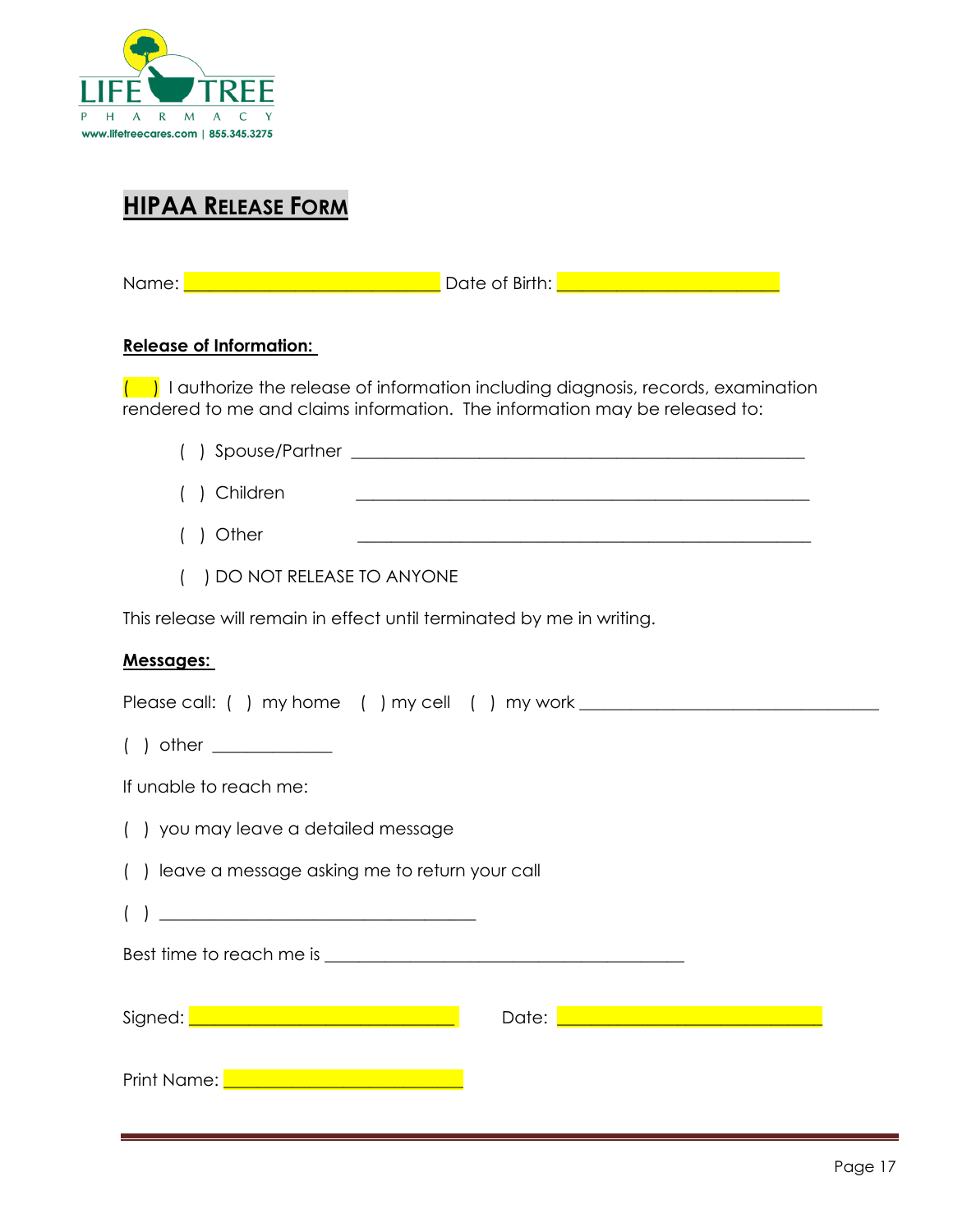

### <span id="page-18-0"></span>**CONSUMER COMPLAINT FORM**

Life Tree Specialty Pharmacy strives to provide you with the highest level of customer service. If you have a concern or issue about our products or services, we want to hear from you so that we can make things right and maintain your business. You may file a complaint with us by completing this form or please feel free to contact:

### **Life Tree Specialty Pharmacy**

5 Blue Heron Drive, Collegeville, PA 19426 (610) 489-6623 | FAX: (610) 489-6645 | [LifeTreePharm@LifetreeLTC.com](mailto:LifeTreePharm@LifetreeLTC.com)

### **INFORMATION**

| Patient Name:                                                    |  |
|------------------------------------------------------------------|--|
| Person Completing Form:                                          |  |
| Relationship to Patient<br>(if applicable):                      |  |
| <b>Patient Address:</b>                                          |  |
| <b>Patient Preferred Contact</b><br>Method (Telephone or Email): |  |

### **EXPERIENCE**

| Date Occurred:                        |  |
|---------------------------------------|--|
| Person(s) Involved:                   |  |
| Describe the Complaint (be specific): |  |
|                                       |  |
|                                       |  |
|                                       |  |
|                                       |  |
|                                       |  |

*Thank you for taking the time to complete the Life Tree Pharmacy Consumer Complaint*  Form. All forms will be reviewed by management and further action will be taken to resolve *noted issues.*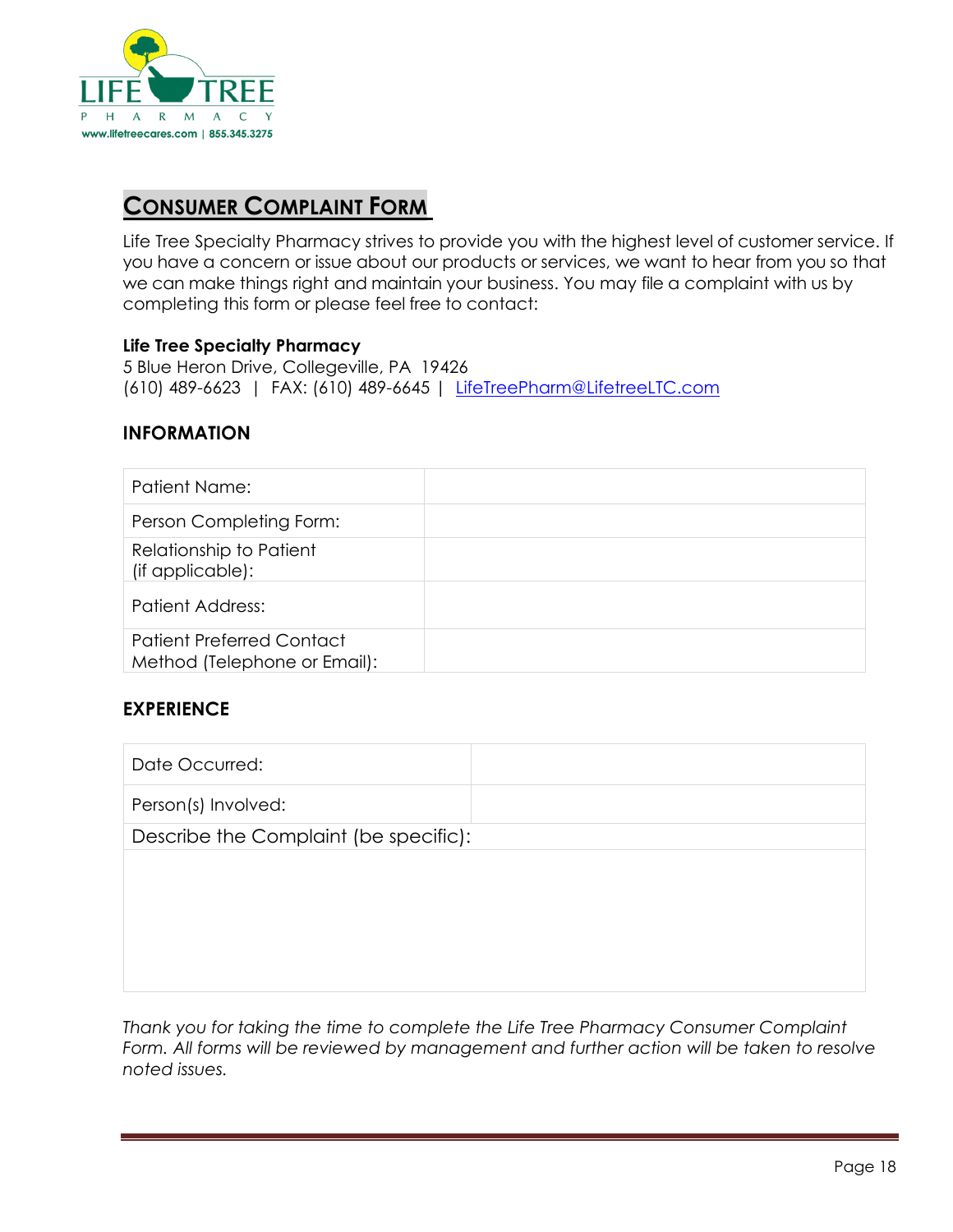

## <span id="page-19-0"></span>**HOW TO VOICE A COMPLAINT TO BOARD OF PHARMACY**

"If you believe you have been treated unfairly by a pharmacist or at a pharmacy, you can file a complaint with the state board of pharmacy. State Boards of Pharmacy regulate both pharmacists and pharmacies and work to protect the health and welfare of consumers."

### **Pennsylvania**:

[PA Department of State > Pharmacy](https://www.dos.pa.gov/ProfessionalLicensing/BoardsCommissions/Pharmacy/Pages/default.aspx#.VjO9WGeFO7M) Office: 717-783-7156 Fax: 717-787-7769 Email: [st-pharmacy@pa.gov](mailto:st-pharmacy@pa.gov)

Instructions: You may request a Statement of Complaint Form by mail, by calling the Professional Compliance Office Hotline at 1-800-822-2113 (if you are calling from within Pennsylvania) or at 1-717-783-4854 (if you are calling from outside Pennsylvania).

Download [the Statement of Complaint Form](https://www.dos.pa.gov/ProfessionalLicensing/FileaComplaint/Documents/Complaint%20Form%20REV2015%20NEW%20ADDRESS.pdf) (PDF). You will need Adobe Acrobat or Adobe Reader to view this form. If you do not have either, please click on the link in the left-hand navigation bar to get a free Adobe Acrobat Reader. Return the completed form by mail to the Professional Compliance Office at: Department of State, Professional Compliance Office, PO Box 69522, 2601 North Third Street, Harrisburg, PA 17106-9522. Be sure to include any attachments and supporting documents (legible copies, no originals) that you wish to provide in support of your complaint.

### **New Jersey:**

[NJ Division of Consumer Affairs > Pharmacy](https://www.njconsumeraffairs.gov/phar) Office: 973-504-6450 Fax: 973-504-6326 Email: [RubinaccioA@dca.lps.state.nj.us](mailto:RubinaccioA@dca.lps.state.nj.us) Instructions: [https://www.njconsumeraffairs.gov/ComplaintsForms/Board-of-Pharmacy-](https://www.njconsumeraffairs.gov/ComplaintsForms/Board-of-Pharmacy-Complaint-Form.pdf)[Complaint-Form.pdf](https://www.njconsumeraffairs.gov/ComplaintsForms/Board-of-Pharmacy-Complaint-Form.pdf)

### **Delaware:**

[DE Division of Professional Regulation > Pharmacy](https://dpr.delaware.gov/boards/pharmacy/) Office: 302-744-4500 Fax:302-739-2711 Email: [customerservice.dpr@state.de.us](mailto:customerservice.dpr@state.de.us)  Instructions:<https://dpr.delaware.gov/boards/investigativeunit/filecomplaint/>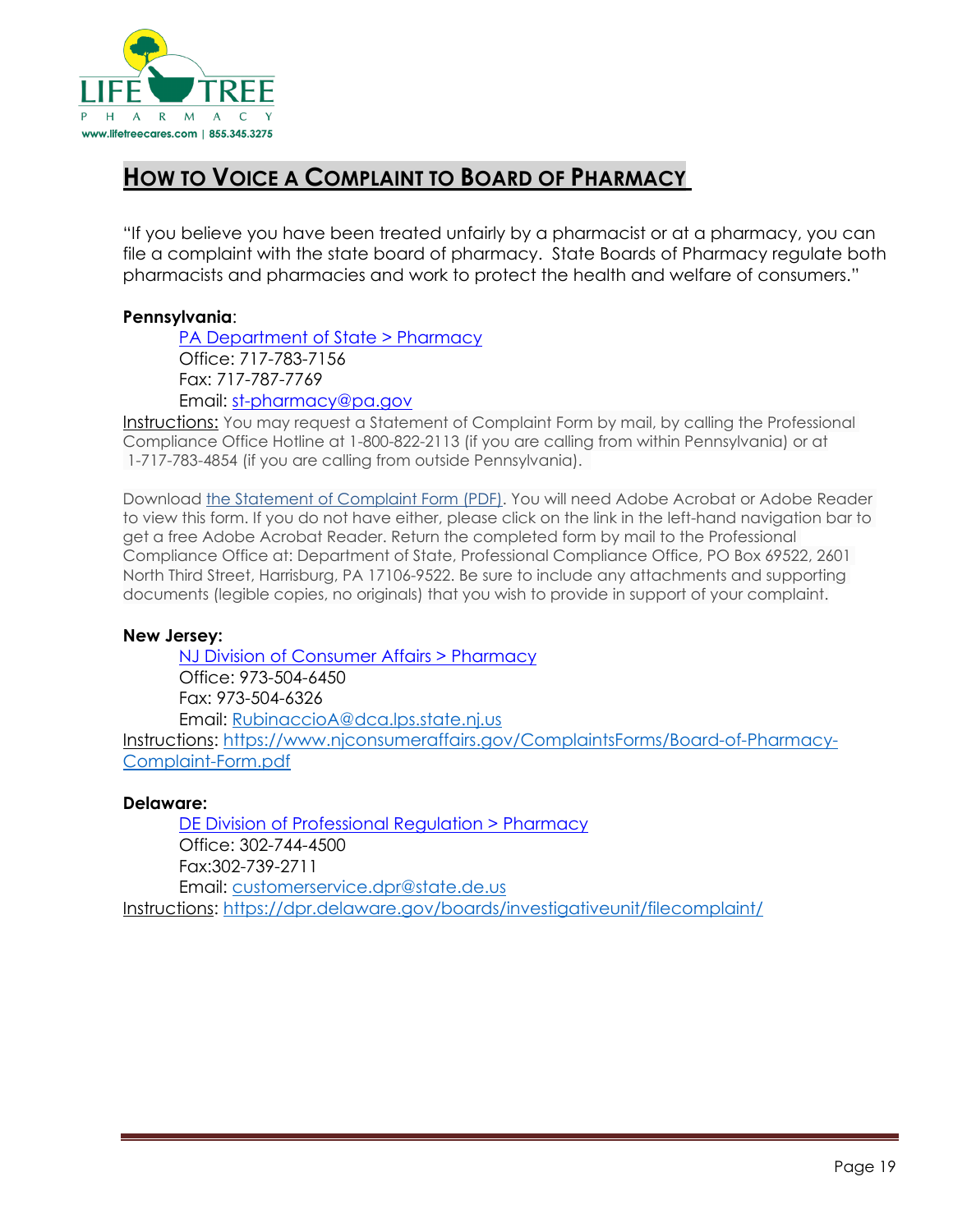

## <span id="page-20-0"></span>**CONSUMER SATISFACTION SURVEY**

It is our desire to provide you with the best quality services available. In order to help us maintain our high standards, please take a few moments to tell us how we are doing. Please complete this form and mail it back to us. Thank you.

| My medications (or products) were delivered on time                                                                                |            | $\Box$ no    |
|------------------------------------------------------------------------------------------------------------------------------------|------------|--------------|
| My medications (or products) were dispense and delivered accurately                                                                | $\Box$ YES | $\square$ NO |
| Training and consultations were effective in educating me or my<br>caregiver on my service/care and/or therapy                     | $\Box$ YES | $\square$ NO |
| Educational materials and instructions were adequate to educate me or<br>my caregiver on the medication(s) (or products) provided. | $\Box$ YES | $\square$ NO |
| The staff was courteous and helpful                                                                                                | $\Box$ YES | $\square$ NO |
| My financial responsibilities were explained to me                                                                                 | $\Box$ YFS | $\square$ NO |
| I receive advice or help when needed                                                                                               | $\Box$ YES | $\square$ NO |
| The services provided made a positive impact on<br>the outcome of my care and/or therapy                                           | $\Box$ YES | $\square$ NO |
| I would recommend your service to my friends and family                                                                            | $\Box$ YES | $\square$ NO |
| The services provided met my needs and expectations                                                                                | $\Box$ YES | $\Box$ No    |

#### Comments:

If you have questions about side effects, how to take your medication, if there are any medications or foods that you should avoid, suspect there has been an error in your prescription, are experiencing a delay in receiving your medication, or have any other concern regarding our quality of service, please contact us at (610) 489-6623 or toll free at (855) 345-3275.

Thank you for taking the time to fill out our survey. We rely on your feedback to help us improve our services. Your input is greatly appreciated.

Please return the completed survey to Life Tree Specialty Pharmacy in the envelope provided.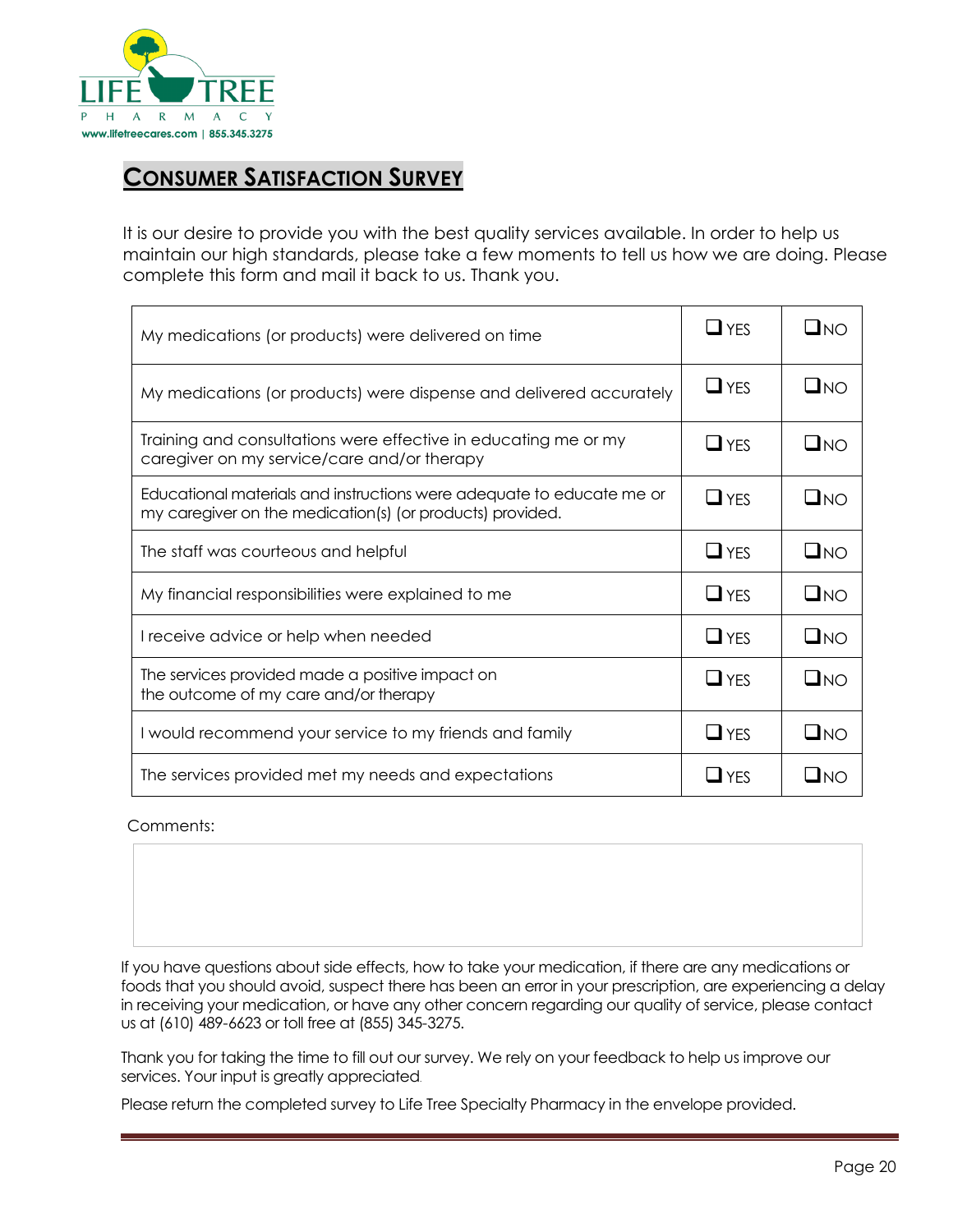

# **THE CARING TREE PROGRAM: OPT-OUT FORM**<sup>21</sup>

<span id="page-21-0"></span>If you do *not* want to participate in this program, pleas[e c](#page-21-1)omplete this form and return it via mail for fax to:

Life Tree Specialty Pharmacy – The Caring Tree Program 5 Blue Heron Drive Collegeville, PA 19426 Fax 610-489-6645

<span id="page-21-1"></span>

| Date:                |  |
|----------------------|--|
| <b>Print Name:</b>   |  |
| <b>Phone Number:</b> |  |
| Signature:           |  |